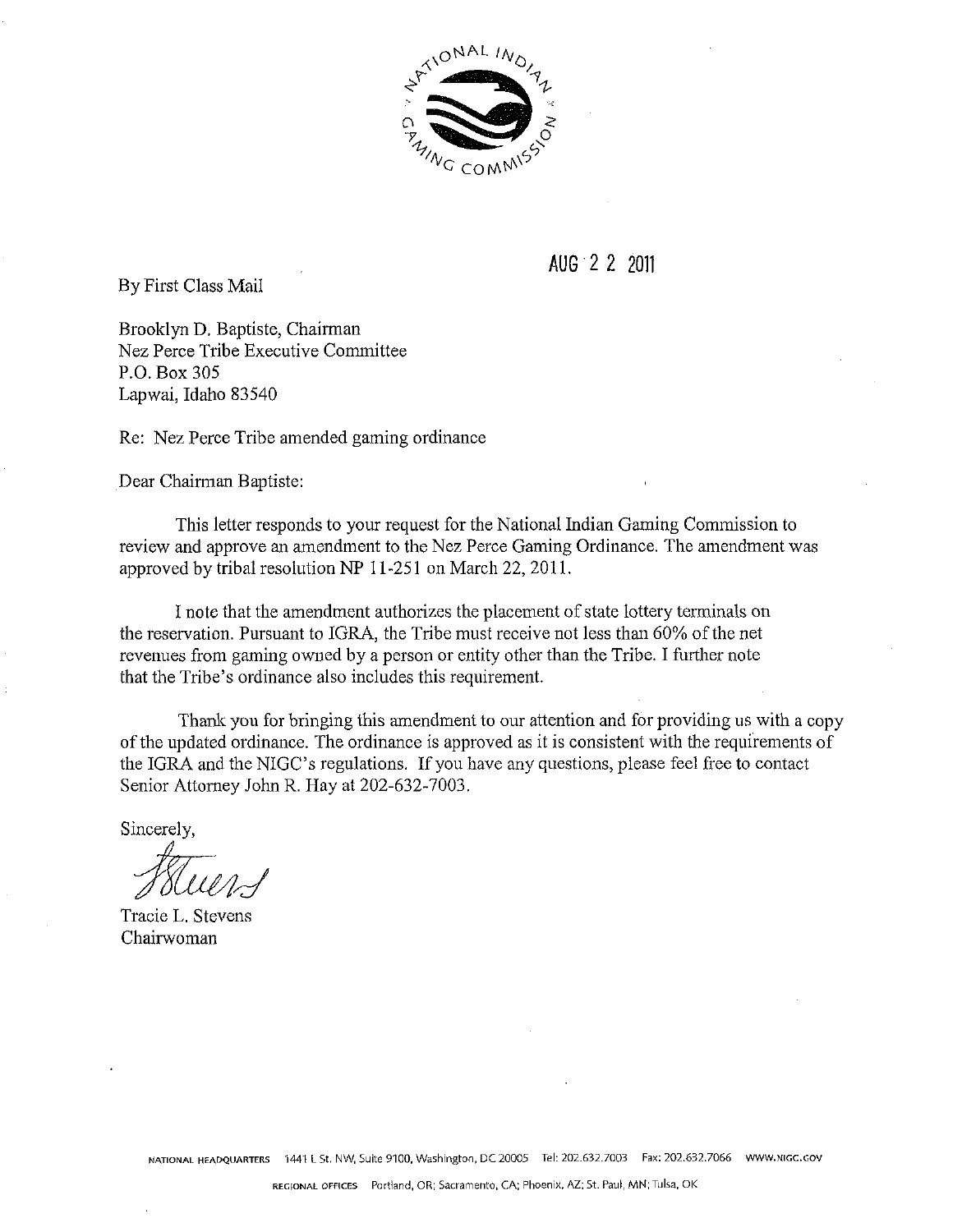

NP 11-251

# RESOLUTION

WHEREAS; the Nez Perce Tribal Executive Committee has been empowered to act for and in behalf of the Nez Perce Tribe, pursuant to the Revised Constitution and By-Laws, adopted by the General Council of the Nez Perce Tribe, on May 26, 1961 and approved by the Acting Commissioner of Indian Affairs on June 27, 1961 ; and

- WHEREAS, it is the responsibility of the Nez Perce Tribal Executive Committee (NPTEC) to promote and protect the health, education and welfare of the Nez Perce people; and
- WHEREAS, there were proposed amendments to various sections of the Chapter 6-2, Gaming Ordinance.
- NOW, THEREFORE BE IT RESOLVED, that having opened a comment period for the required minimum of fifteen (15) days and having considered such comments, the Nez Perce Tribal Executive Committee hereby authorizes the amendments (see attached) to Chapter 6-2, Gaming Ordinance.

# CERTIFICATION

The foregoing resolution was duly adopted by the Nez Perce Tribal Executive Committee meeting in Special Session, March 22,201 1, in the Wa A'Yas Community Center, Kamiah, Idaho, a quorum of its Members being present and voting.

 $BY: \n\begin{array}{ccc}\n\mathbf{BY:} & \quad \quad & \quad \quad & \quad \quad & \quad \quad & \quad \quad & \quad \quad & \quad \quad & \quad \quad & \quad \quad & \quad \quad & \quad \quad & \quad \quad & \quad \quad & \quad \quad & \quad \quad & \quad \quad & \quad \quad & \quad \quad & \quad \quad & \quad \quad & \quad \quad & \quad \quad & \quad \quad & \quad \quad & \quad \quad & \quad \quad & \quad \quad & \quad \quad & \quad$ 

ATTEST:

McCory Outing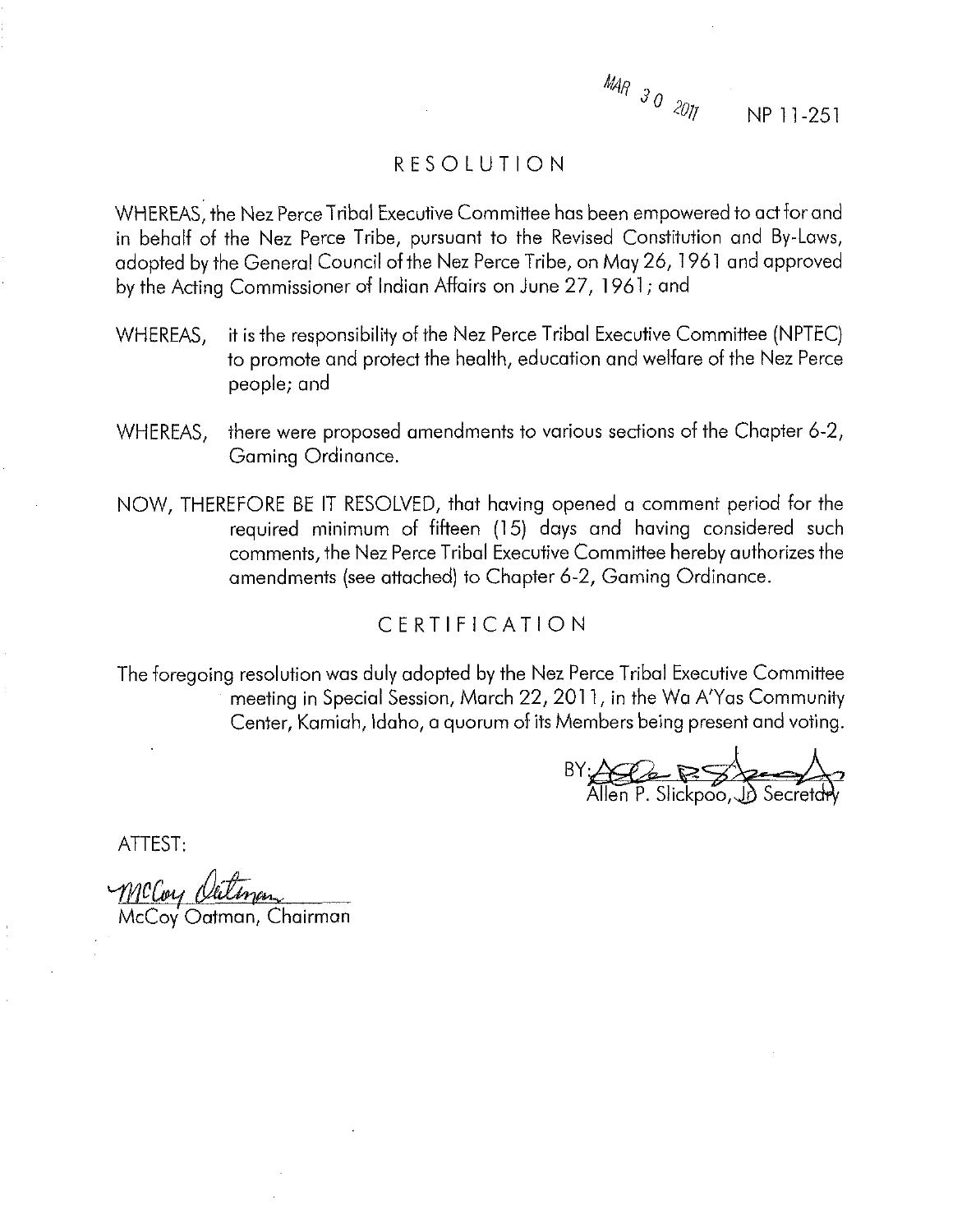### CHAPTER 6-2

#### GAMING ORDINANCE



#### (adopted by NPTEC 9/9/03 and approved by NIGC 2/27/04)

#### *5* **6-2-1 Definitions**

Unless a different meaning is clearly indicated in this Ordinance, the terms used herein shall have the same meaning as defined in the Indian Gaming Regulatory Act (IGRA), 25 U.S.C. \$ 2701 *et seq.,* and its regulations, 25 C.F.R. 5 500 *et seq.* 

- (a) "Act" means the Federal Indian Ganing Regulatory Act, Pub. L. 100-497,25 U.S.C. \$§ 2701 *etseq.* and 18 U.S.C. §\$ 1166-68.
- (b) "Bingo" means a game, whether or not electronic, computer or other technological aids are used in connection therewith
	- 1) which is played for prizes, including monetary prizes with cards bearing numbers or other designations
	- 2) in which the holder of the card covers such numbers or designations when objects, similarly numbered or designated, are drawn or electronically determined; and
	- 3) in which thc game is won by the first person covering a previously designated arrangement of numbers or designations on such cards, including (if played in same location) pull tabs, lotto, punch cards, tip jars, instant bingo, and other games similar to bingo.
- (c) "Class I gaming" means social games solely for prizes of minimal value or traditional forms of Indian gaming engaged in by individuals as a part of, or in connection with, tribal ceremonies or celebrations.
- (d) "Class II gaming" see  $§6-2-8$
- (e) "Class III gaming" means all forms of gaming that are not class I or class II gaming.
- (f) "Commission" or "Gaming Commission" means the Nez Perce Tribal Gaming Commission, the single tribal agency primarily responsible for regulatory oversight and for monitoring compliance with Tribal, Federal and applicable State regulations.
- (g) "Fishing Derby" means a fishing contest, with or without the payment or given of any entry fee or other consideration by some or all of the contestants wherein prizes are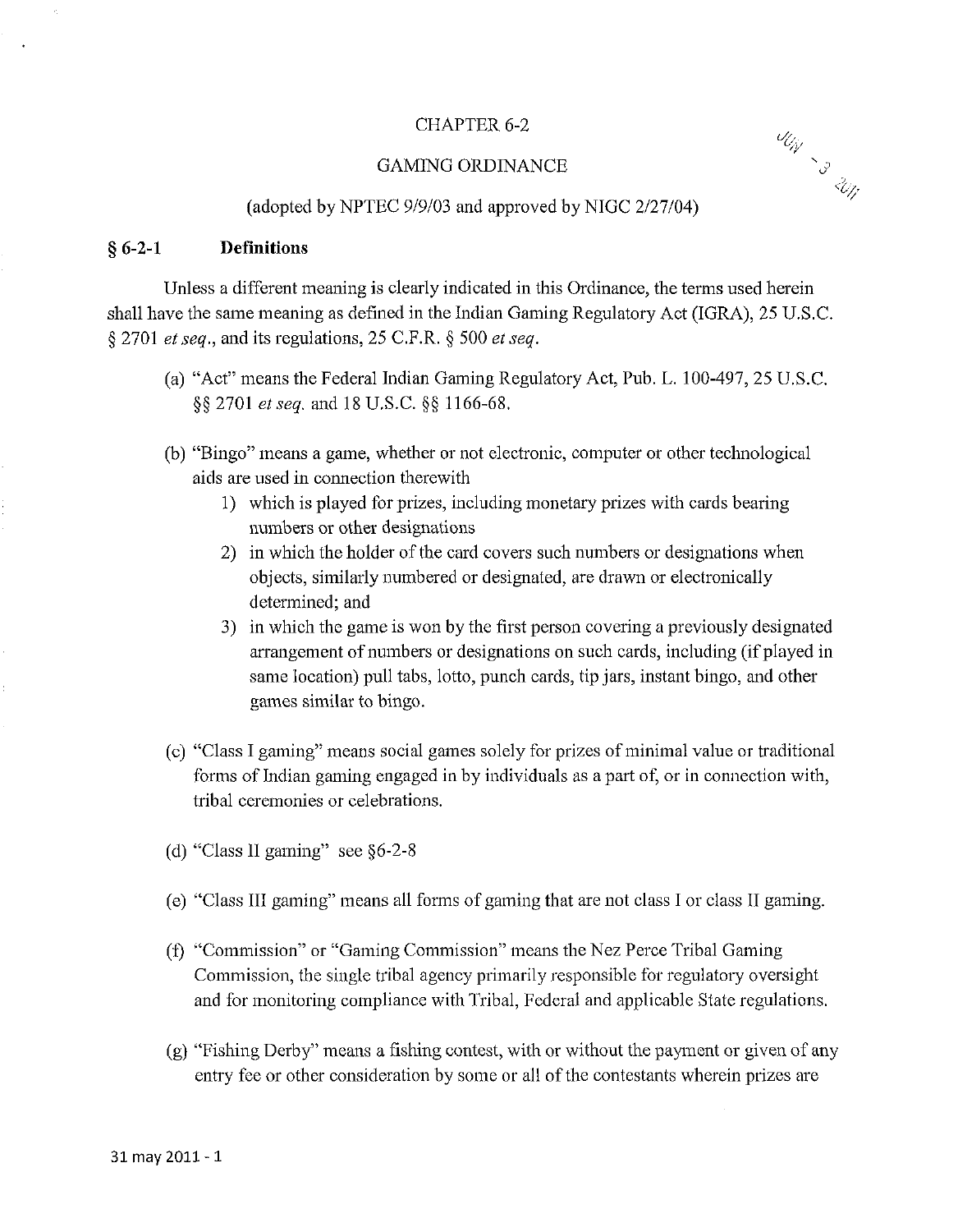awarded for the species, size, weight or quality of fish caught in a bona fide fishing or recreational event.

- (h) "Fund raising event" means a fund raising event sponsored by a bona fide religious, charitable or nonprofit organization at which gaming activities will be conducted under the regulation of the Nez Perce Tribal Gaming Commission. Gaming as authorized under this section may be allowed provided that sixty percent of the net income from such events shall be devoted solely to a lawful purpose of the Nez Perce Tribe and provided that the tribal or BIA law enforcement agency shall be notified as to the time and place where such activity shall be conducted.
- (i) "Gaming" means those activities defined in 56-2-7, 56-2-8 and **8** 6-2-9.
- (j) "Gaming area" means the area where Class I1 or Class 111 gaming occurs. This does not include cage, soft count, showroom, food and beverage, parking lots, delivery areas, hotels, warehouses, money areas, gift shops or the Events Center when gaming is not being conducted.
- (k) "Gaming code" means the laws, rules and regulations adopted by the Tribe as amended from time to time governing gaming activities at Tribal gaming facilities, and any other gaming operations conducted within the boundaries of the Nez Perce Reservation.
- (1) "Gaming employee" means any natural person mployed in the operation or rnanagernent of the gaming operation, whether employed by the Tribe or by any enterprise providing onsite services to the Tribe within the gaming facility, excluding persons providing maintenance, janitorial or other such ancillary non-gaming services such as food service employees. For purposes of this chapter, "gaming employee" shall include any employee whose duties include the handling of cash generated from Class II or Class III gaming activities.
- (m) "Gaming contractor" means persons or entities which engage in gaming related contracts that result in the purchase of supplies, services, or concessions in excess of \$25,000.00 annually, except contracts for professional legal and accounting services.
- (n) "Gaming facility" or "gaming facilities" means all buildings, improvements and facilities used or maintained in connection with the conduct of gaming whether or not authorized by the Nez Perce Tribe.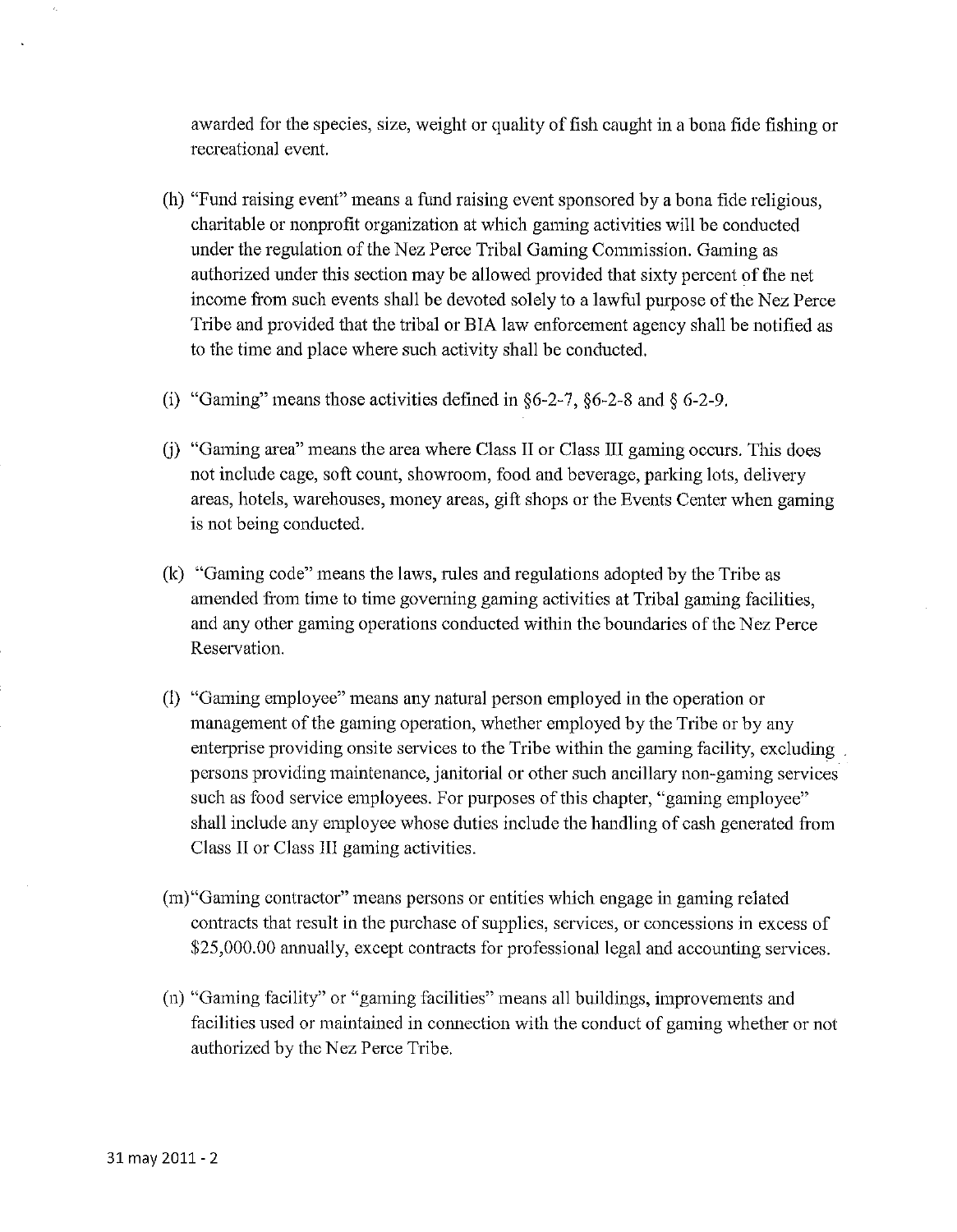- (o) "Gaming operation" means any gaming enterprise whether or not authorized by the Tribe on Indian lands for the conduct of gaming.
- @) "Indian lands" ineans Indian lands as defined in the Act, as well as lands within the State which meet the requirements of 25 U.S.C. \$2719.

(q) ''Icey employee" means:

- 1) a person who performs one or more of the following functions:
	- i. All bingo personnel
	- ii, bingo caller; or
	- iii. bingo supervisor
	- iv. any cashier;
	- v, all security personnel; or
	- vi. any shift manager; or
	- vii. any shift supervisor; or
	- viii. all vault personnel; or
	- ix. all surveillance personnel;
	- x. counting room supervisor, personnel, drop team personnel;
	- xi. custodian of gaming supplies or cash; or
	- xii, floor manager; or
	- xiii. pit boss; or
	- xiv. croupier; or
	- xv. approver of credit, pay-outs or complimentary items;
	- xvi. custodian of gaming devices (including persons with access to cash and accounting records within such devices) and/or financial records;
	- xvii. If not otherwise included, any othcr person whose total cash compensation is in excess oT\$50,000.00 per year; or
	- $xviii.$  If not otherwise included, the four  $(4)$  most highly compensated persons in the gaming operation.
- (r) "License" and variations of that word such as licenses and licensed, unless otherwise defined herein and as indicated by the context, means either:
	- 1) an approval or certification issued by the Ncz Pcrce Tribal Gaming Commission to any natural person or enterprise to be involved in the gaming operation or in the providing of gaming services to the gaming operation, or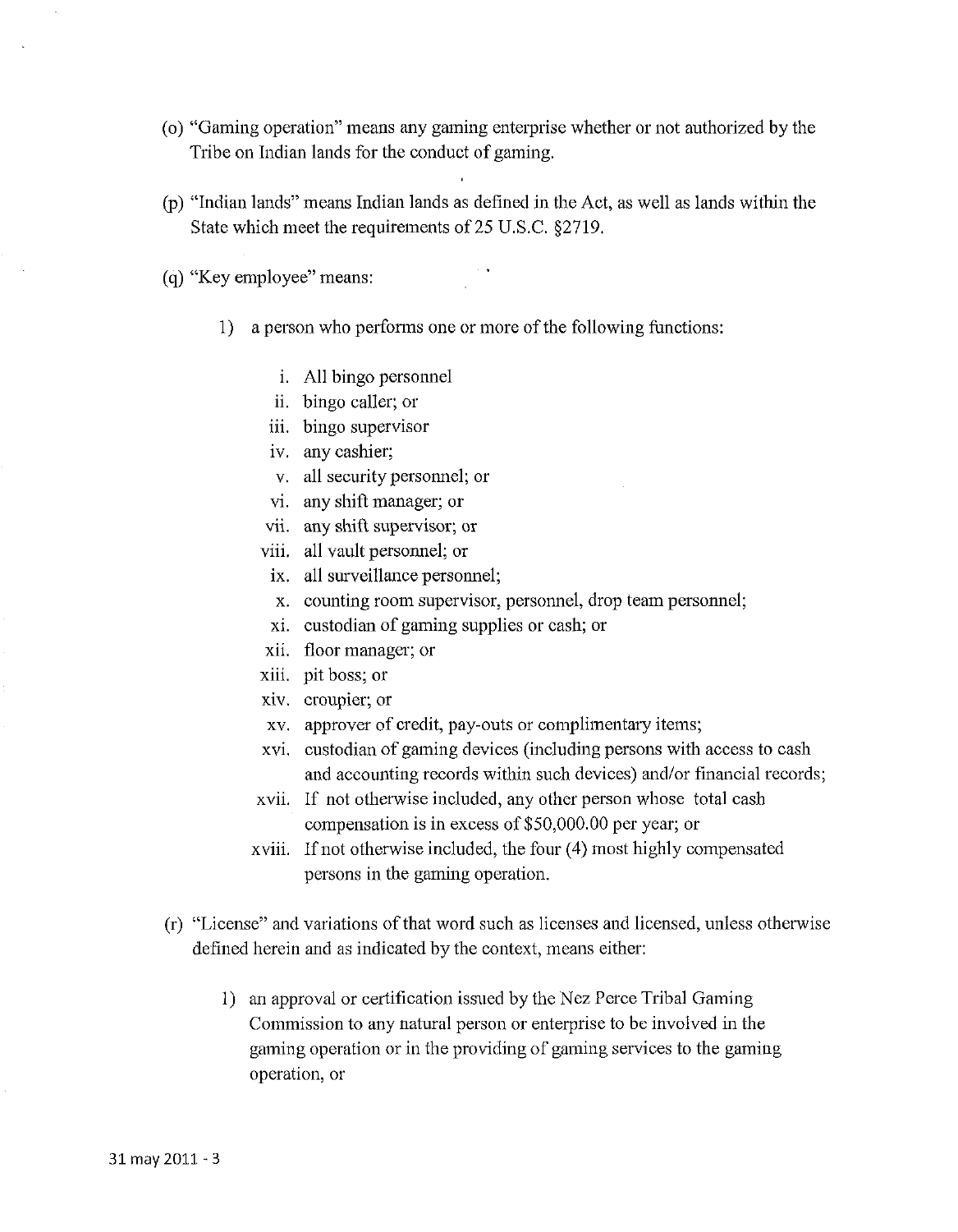- 2) the formal document evidencing authority granted by the Nez Perce Tribe to engage in gaming under this Act.
- (s) "Licensee" ineans any natural person or enterprise that has been approved and licensed by the Nez Perce Tribe Gaming Commission to be involved in the gaining operation or in the provision of gaming services to or in the gaming opera'tions.
- (t) "Management Contract" means a contract for the development and management of a Class 111 gaming operation, as provided in Article 9 of the Nez Perce 1995 Class III Gaming Compact with the State of Idaho, and approved pursuant to the Act.
- (u) "Management Contractor" means any person, corporation or entity that enters into a development and management contract with the Tribe pursuant to Article 9 of the Nez Perce 1995 Class III Gaming Compact.
- (v) "Net revenue" means gross gaming receipts of a gaming operation minus amounts paid out as, or paid for, prizes; and total gaming-related operating expenses, excluding management fees.
- (w) "NIGC" means the National Indian Gaming Commission
- $(x)$  "NPTEC" means the Nez Perce Tribal Executive Committee, which is the govcrning body of the Nez Perce Tribe.
- (y) "Operator" means any person, organization or entity that operates any gaming activity that is subject to regulation under tbis Ordinance, on the Nez Perce Reservation.
- (z) "Pari-mutual betting" means a system of wagering on a live race whereby the winners divide the total amount wagered, in proportion to the amount individually wagered after deducting commissions, fees and taxes. For purposes of this Ordinance wagering on live races is authorized if it occurs either at a racetrack or on Indian lands by means of a simulcast of a live race and is approved by the Commission.
- (aa) "Primary management official" means: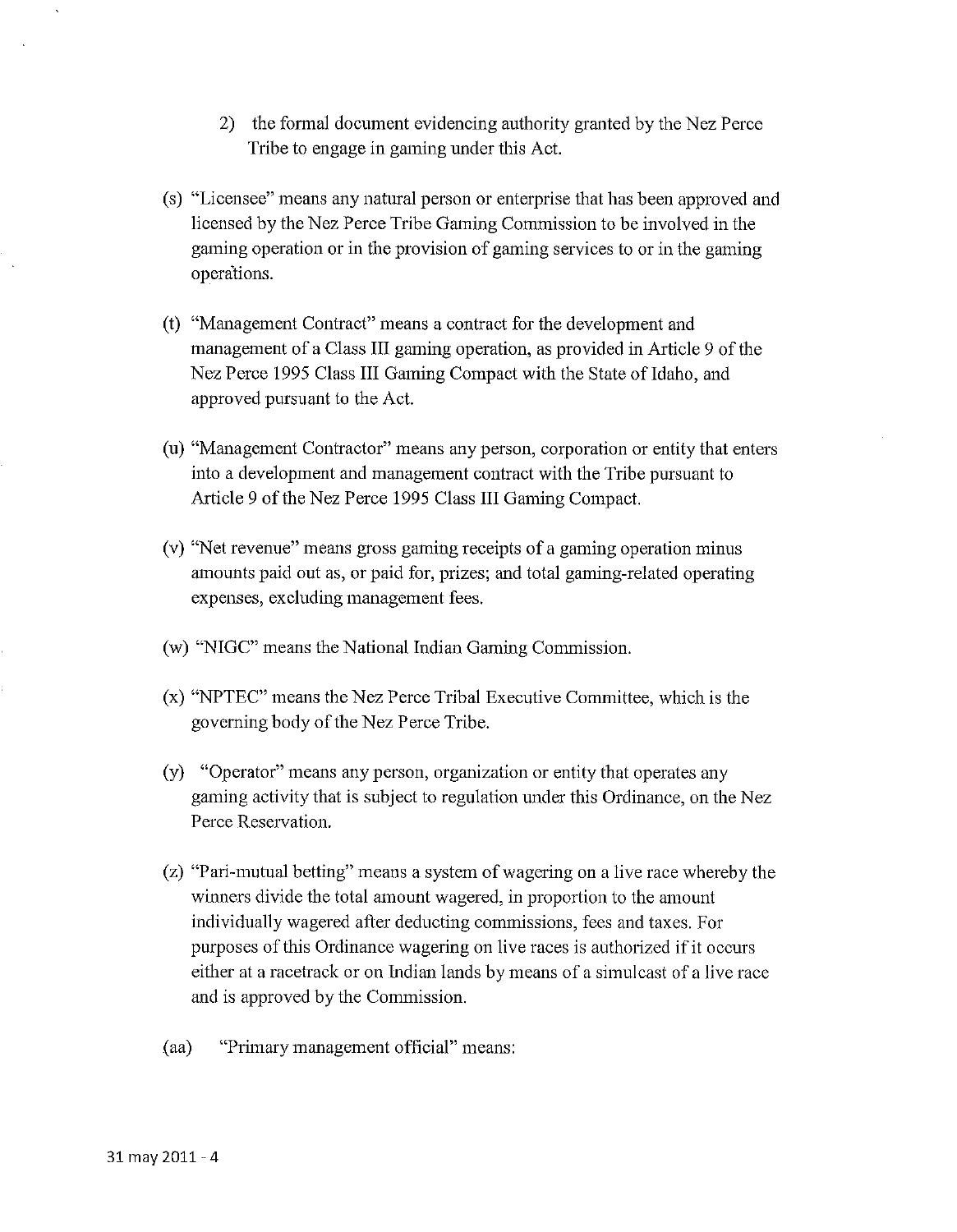- (1) the person having management responsibility for a management contract; 01'
- (2) any person who has authority to hire and fire employees or to set up working policy for the gaming operation; or
- (3) the executive officer; or
- (4) other person who has financial management responsibility; including
	- (a) accounting controller; or
	- (b) the general manager.
- (bb) "Regulations" means the gaming regulations promulgated by the Nez Perce Tribe pursuant to this chapter.
- (cc) "Simulcast" means a simultaneous telecast of a live race, including horses, dogs, mules and any other race contest of a species legal in this jurisdiction.
- (dd) "State" means the State of Idaho, its authorized officials, agents and representatives.
- (ee) "State gaming agency" means the Idaho State Lottery or any other agency designated by the State of Idaho to coordinate Class III gaming.
- (ff) "State Lottery" means:

(1) Any type of game that the State hereafter conducts as a lottery game.

- (gg) "Track" means an in-state or out-of-state facility licensed lo operate horsc or other racing where pari-mutuel wagering on races is conducted.
- (hh) "Tribal law enforcement agency" means the police force of the Tribe, established and maintained by the Tribe, pursuant to the Tribe's powers of self-government to carry out law enforcement on Indian lands.
- (ii) "Tribe" means the Nez Perce Tribe its authorized officials, agents and representatives.

#### *5 6-2-2* **Purpose**

31 may 2011 - 5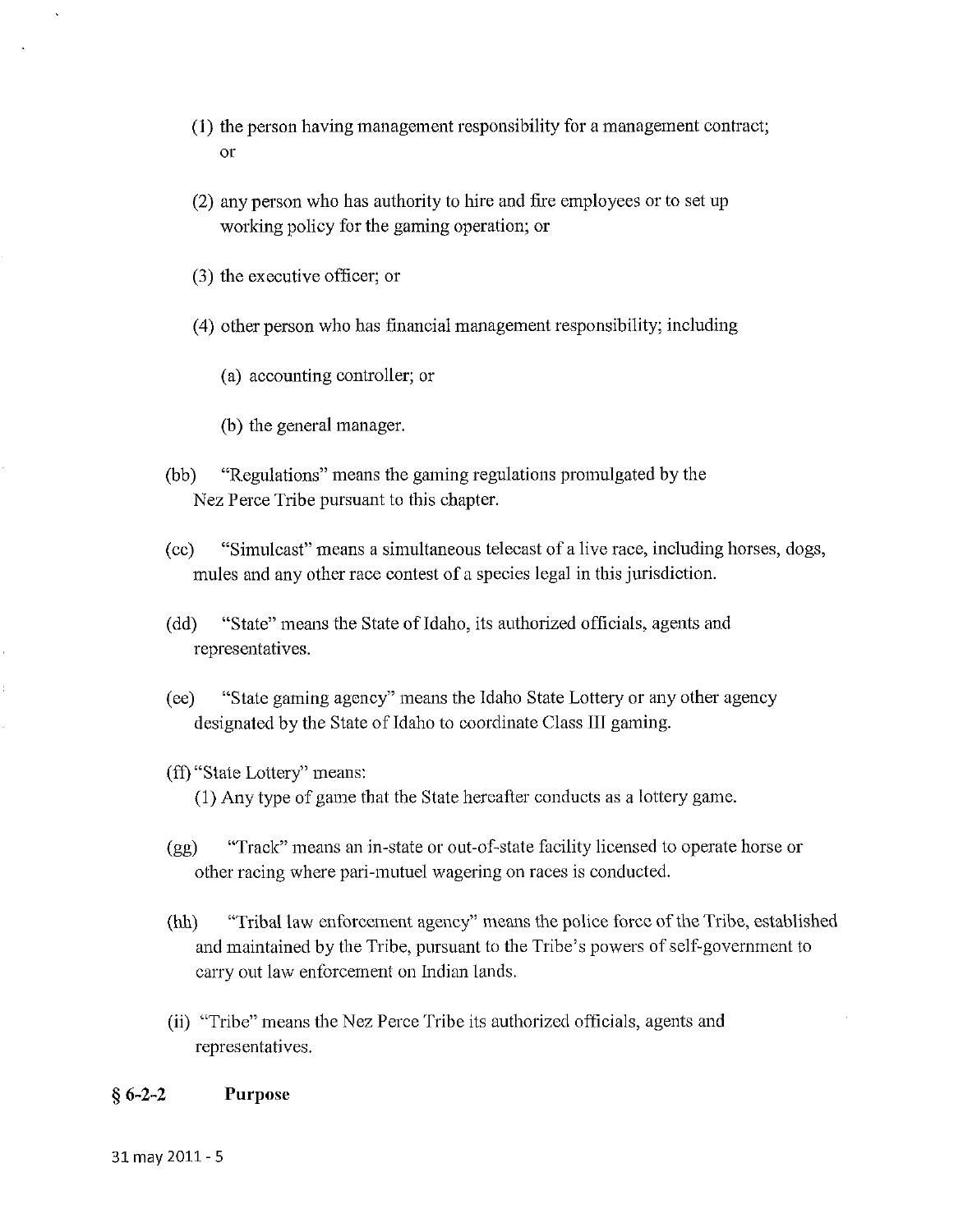This ordinance is enacted to:

- (a) Regulate all forms of permissible and authorized gaming within the jurisdiction of the Nez Perce Tribe.
- (b) Safeguard all persons from unscrupulous and illegal operations of any type of gaming.
- $(c)$  Protect all persons from any infiltration of organized crime into any gaming operation within the jurisdiction.
- (d) Provide for tribal audit system on all gaming operations.
- (e) Provide that the Tribe will have primary regulatory authority over all fonns of gaming on the Nez Perce Reservation subject only to applicable federal law.
- (f) Provide for system of investigations of all persons associated with gaming.
- $(g)$  Provide a system of licensing for any gaming activities subject to the provisions of this Act that occur within the Nez Perce Reservation.
- (h) To provide revenues for the operation of the tribal government.
- (i) To allow the tribal government to use the revenues generated for tribal self determination, to generate value on the reservation, to provide additional tribal services, employment for tribal members and for general economic development and individual self-sufficiency of tribal members.
- (i) To harmonize with and adhere to the Indian Gaming Regulatory Act, Public Law 100-497, 102 Stat. 2467-88.25 U.S.C. \$5 2701 et seq. as enacted by thc U.S. Congress on October 17, 1988.
- (k) To cooperate and agree on a sovereign to sovereign basis with the State of Idaho and any other concerned or affected states to enter into compacts or other agreements for gaming operation, regulation or coordination.
- (I) To establish a commission within the tribal organization to oversee and regulate gaming consistent with this ordinance and within the precepts established by the Nez Perce Tribal Executive Committee.

### *5* **6-2-3 Ownership of Gaming and Use of Gaming Revcnuc**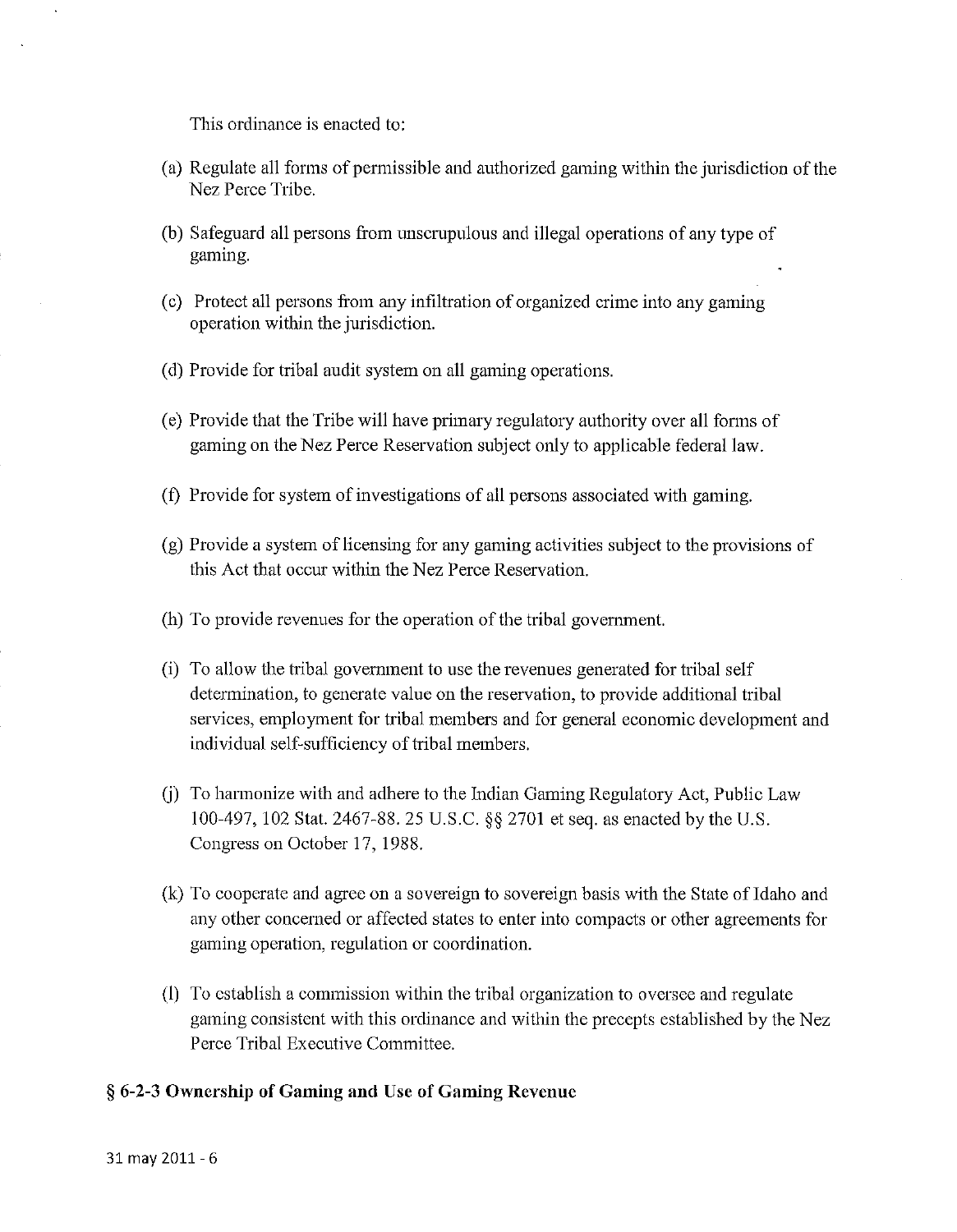(a) The Tribe shall have the sole proprietary interest in and responsibility for the conduct of any gaming operation authorized by this ordinance unless individually owned gaming is approved and licensed under this ordinance.

(1) In order to be licensed by the Nez Perce Tribe, individual owners, in addition to the requirements of this ordinance, shall also be required to:

> (i) Pay to the Nez Perce Tribe not less than 60 percent of the individually owned operation's net revenues, to be used only for the purposes set forth below;

(ii) Pay an assessment to the National Indian Gaming Commission as set forth in 25 CFR  $\S$  514.1;

(iii) Comply with eligibility standards of a State license for the same activity, so that if the individual is ineligible to receive a State license to conduct the same activity within that jurisdiction, a tribal license shall be denied.

- (b) Net revenues from tribal gaming or from individually owned games or State Lottery agreements shall be used only for one or more of the following purposes:
	- 1) To fund tribal government operations or programs;
	- 2) To provide for the general welfare of the tribe and its members;
	- 3) To promote tribal economic development;
	- 4) To donate to charitable organizations; or
	- 5) To help fund operations of local government agencies.
- (c) If the Tribe elects to make per capita payments to tribal menlbers, it shall authorize such payments only upon approval of a plan submitted to the Secretary of the Interior under 25 U.S.C. § 2710(b)(3).
- (d) The Nez Perce Tribe hereby specifically reserves, through its inherent power, the full right and authority to adopt or impose a uniform and comprehensive system of revenue, taxation and licensing relating to gaming allowed by this ordinance.

### **§ 6-2-4 Severability** (section amended by NPTEC 9/9/03)

If any clause, provision or section of this ordinance shall be ruled invalid or unenforceable by any court of competent jurisdiction by final order after all appellate jurisdiction is exhausted, such holding shall not invalidate or render unenforceable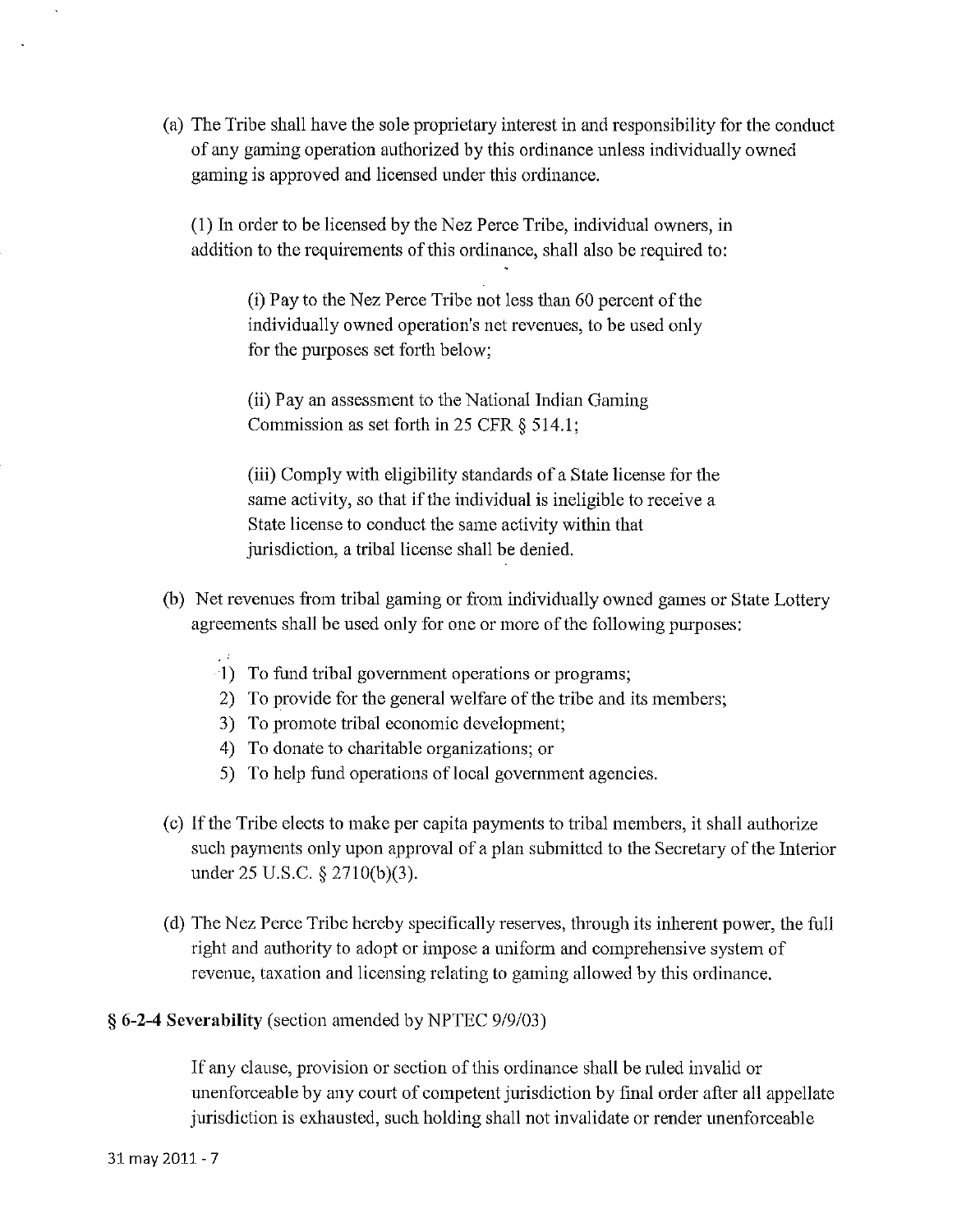any other remaining provisions of this ordinance. Until such final order is entered and review exhausted, the questioned provisions shall be valid absent an enforceable injunction to the contrary, in full force and effect.

### *5* **6-2-5** Amendment

Except as provided in  $\S 6$ -2-13(m), all powers of amendment are retained by the Nez Perce Tribal Executive Committee.

#### *5* **6-2-6 Sovereignty**

The Nez Perce Tribal Executive Committee acting for the Nez Perce Tribe by this enactment, does expressly retain and does not in any way waive its right of sovereignty as expressed in treaties, laws or in any other manner.

### **AUTHORIZED GAMBLING ACTIVITIES**

#### *5* **6-2-7 Class I Gaming**

Class I gaming is defined as social games solely for prize of minimal value or traditional forms of Indian gaming engaged in by individuals as part of, or in connection with. tribal ceremonies or celebrations.

(a) Class I gaming may be engagcd in by individuals and organizations without restriction and is not subject to the provisions of this Act.

#### *5* **6-2-8 Class I1 Gaming**

Class II gaming is defined as:

- (a) The game of chance commonly known as bingo (whether or not electronic, computer, or other technological aids are used in connection therewith)
	- 1) which is played for prizes, including monetary prizes, with cards bearing nurnbers or other designations;
	- 2) in which the holder of the card covers such numbers or designations with objects, similarly numbered or designated, which are drawn or electronically determined; and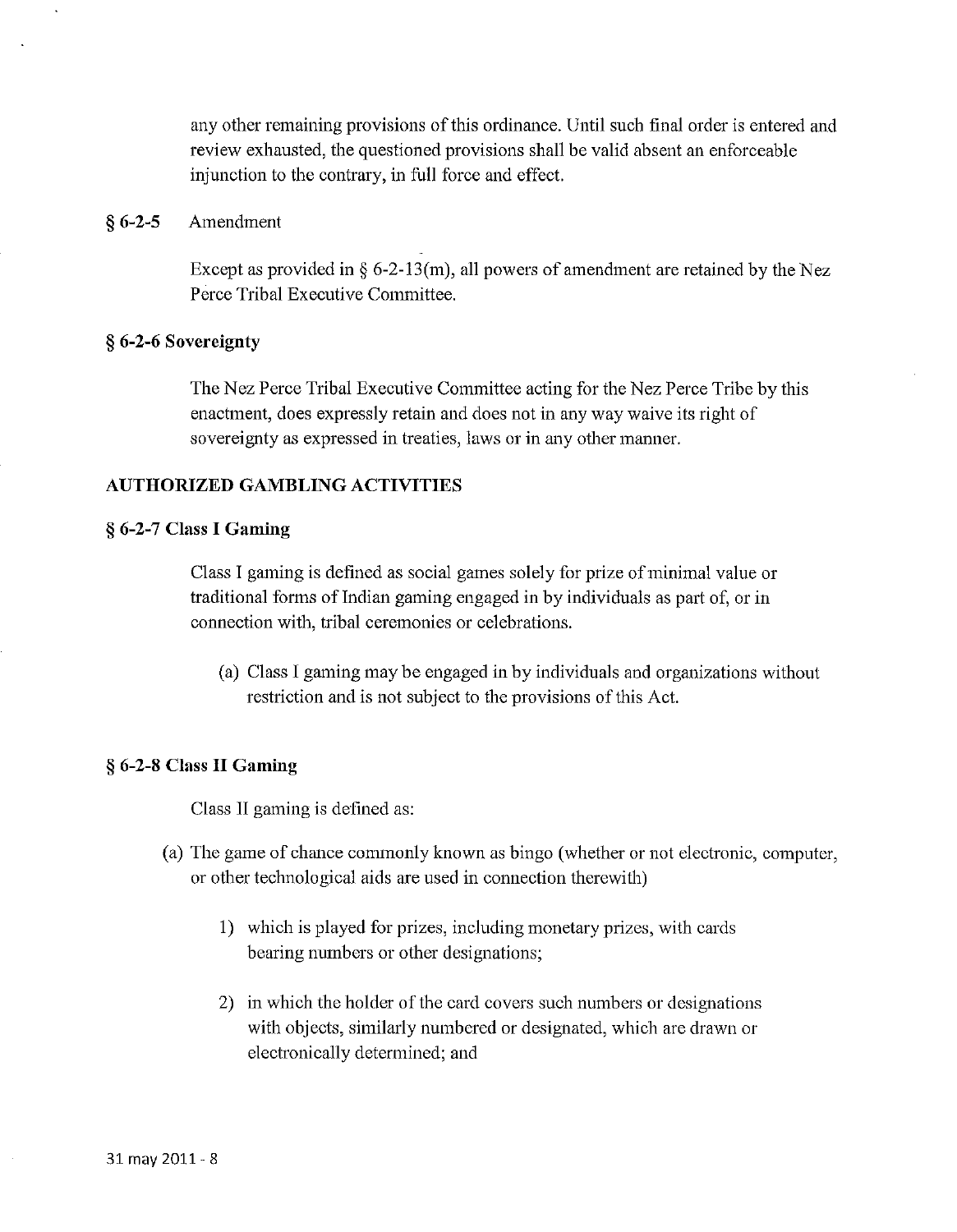- 3) in which the game is won by the first person covering a previously designated arrangement of numbers or designations on such cards, including, (if played in the same location) pull-tabs, lotto, punch boards, tip jars, instant bingo, and other games similar to bingo; and
- (b) Card games that:
	- 1) are explicitly authorized by the laws of the State of Idaho, or
	- 2) are not explicitly prohibited by the laws of the State of Idaho and are played at any location in the State, but only if such card games are played in conformity with those laws and regulations (if any) of the State regarding hours or periods of operation of such card games or limitations on wagers or pot sizes in such card games.
- (c) The Nez Perce Tribe has authorized Idaho State Lottery Terminals located on the Nez Perce Reservation, through the 2008 Class I11 Gaming Compact
- (d) The Nez Perce Tribe may engage in Class I1 gaming as an operator without the necessity of a license under this Act but shall comply with other applicable provisions of this Act.
- (e) Until this Act is amended by appropriate action of the Nez Perce Tribal Executive Committee in a manner consistent with the relevant provisions of the National Indian Gaming Regulatory Act, 25 U.S.C. \$5 2701et seq., the Nez Perce Tribe shall be the only entity or organization authorized to engage in gaming activities on the Nez Perce Reservation for profit to the exclusion of any other entity, organization or person. The Nez Perce Tribe may conduct or license gaming activities on behalf of bona fide charitable, religious and non-profit organizations subject to regulations promulgated by the Commission on this topic and the National Indian Gaming Regulatory Act, 25 U.S.C. \$5 2701 et seq.

### *5* **6-2-9 Class 111 Gaming**

- (a) Class III gaming means all forms of gaming that are not Class I or Class II gaming.
- (b) No person, entity, corporation, organization or government, except the Nez Perce Tribe, shall authorize or conduct any form of Class 111 gaming within the Nez Perce Reservation unless such gaming is consistent with:
	- 1) the Indian Gaming Regulatory Act;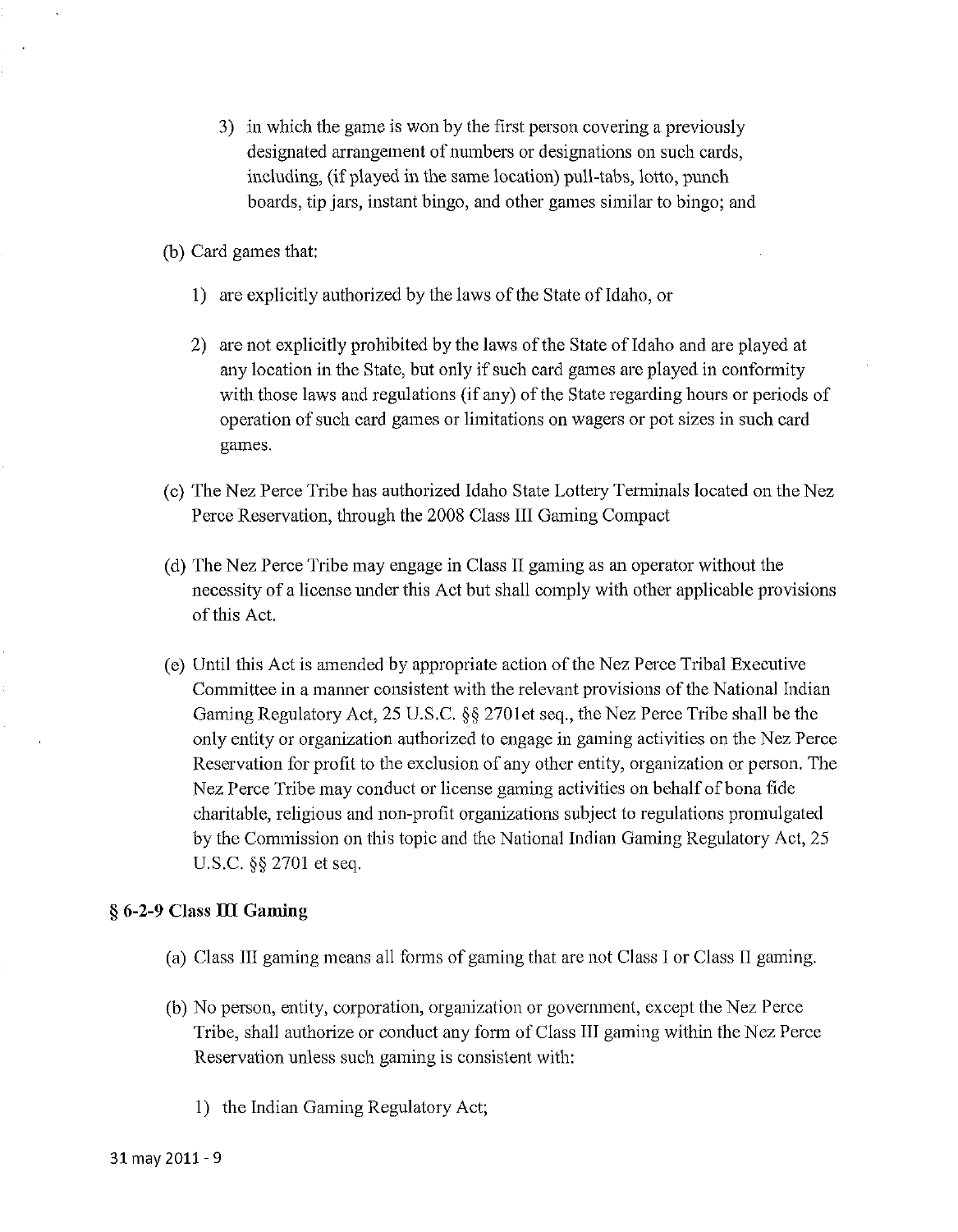- 2) a Tribal-State compact for Class III gaming; and
- 3) is licensed by the Nez Perce Tribe.
- (c) The Nez Perce Tribe has authorized Idaho State Lottery Terminals located on the Nez Perce Reservation, through the 2008 Class III Gaming Compact.
- (d) The Nez Perce Tribe shall enact rules and regulations regarding licensing of Class 111 games which shall be consistent with the provisions of the Indian Gaming Regulatory Act and the laws of the Nez Perce Tribe.
- (e) Any person, entity, corporation, organization or government that conducts Class III gaming within the Nez Perce Reservation or that purports to authorize such gaming in violation of the laws or regulations of the Nez Perce Tribe commits a civil infraction.
- (f) Any person, entity, corporation, organization or government found to have committed a civil infraction by failing to comply with the laws of the Nez Perce Tribe shall be subject to a civil fine in addition to other legal and equitable remedies available in civil cases.
- (g) The Nez Perce Tribal Executive Committee hereby reserves the right to later enact authorization of Class III gaming as defined herein upon proper compliance with the Class III gaming requirements of the National Indian Gaming Regulatory Act, 25 U.S.C. \$5 2701ct seq.

### **3** 6-2-10 Gaming Prohibited

All gaming activities not authorized by this Act are unlawful and prohibited.

### **3** 6-2-1 **1** Nez Pcrcc Tribe Gaming Commission Established

- (a) The Nez Perce Tribe Gaming Commission (the "Commission") shall consist of three individuals appointed by the Nez Perce Tribal Executive Committee. Commission members shall meet the qualifications of a primary management official licensing standards, as set forth in this Ordinance.
	- 1) NPTEC shall establish such application procedures as it deems appropriate for members of the Tribe interested in serving on the Commission.
- (b) The following persons are not allowed to serve on the Commission: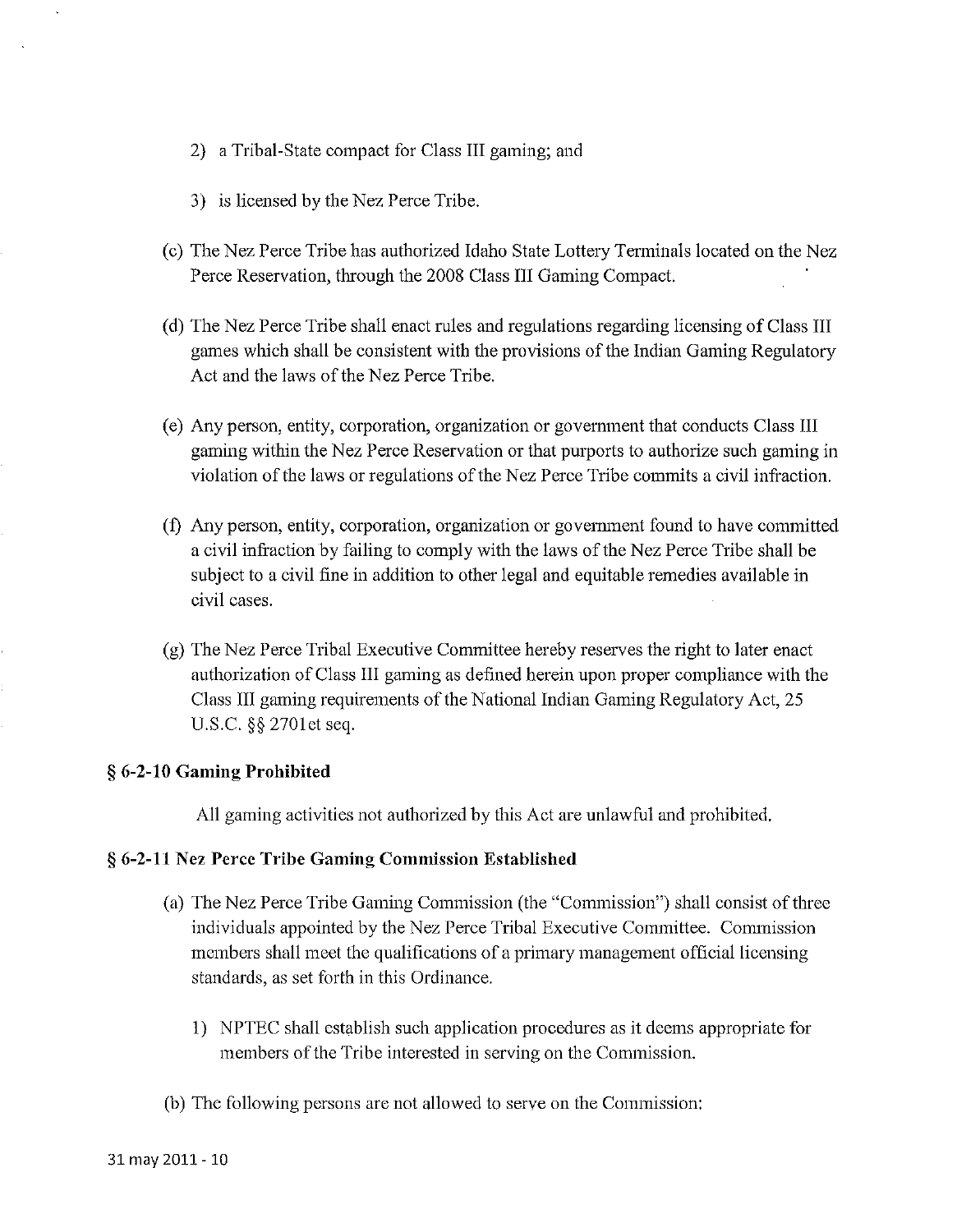- 1) Current inernbers of the Nez Perce Tribe's Enterprise Board (not applicable to any designated NPTEC representative)
- 2) Persons having a direct or indirect financial interest in a management contract, gaming contractors (including any principal or member of a management or other contracting company);
- 3) Persons directly related to or sharing a residence with any parties listed in criteria 2;
- 4) Current Key Employee/Primary Management officials
- 5) Persons previously convicted of a felony, or embezzlement, of theft, or of any other money-related crimes or honesty-related crime (such as fraud).
- (c) Each Commissioner shall serve for a term of three  $(3)$  years, with the term beginning on January 1 of the year of the appointment and ending on December 31 of the third year; except that for the initial group of Commissioners, one position will be for a term of three (3) years, one position will be for a term of two (2) years and one position will be for a term of one (1) year allowing for a staggered term process thereafter.
- (d) Commission inembers shall serve beyond their term only in the event that NPTEC fails to promptly make appointments for the subsequent year. Upon the appointments for the following year, the prior year's appointments shall expire.
- (e) Commission positions vacated prior to the end of the term shall be promptly filled by NPTEC so that a full Commission may serve on a continual basis. However, a temporary vacancy on the Commission shall not mean the Commission will be nonfunctional, since business can be conducted with a minimum of two members being present.
- $(f)$  The Commission shall elect among themselves a President, Vice President and Secretary-Treasurer. Elections shall be conducted each year, within two weeks after NPTEC appointments are made.

(i **6-2-12 Powers and Duties of the Commission and of the Nez Perce Tribal Executive Committee with Regard to the Commission Hours, Compensation and Removal** (section amended by NPTEC 9/9/03)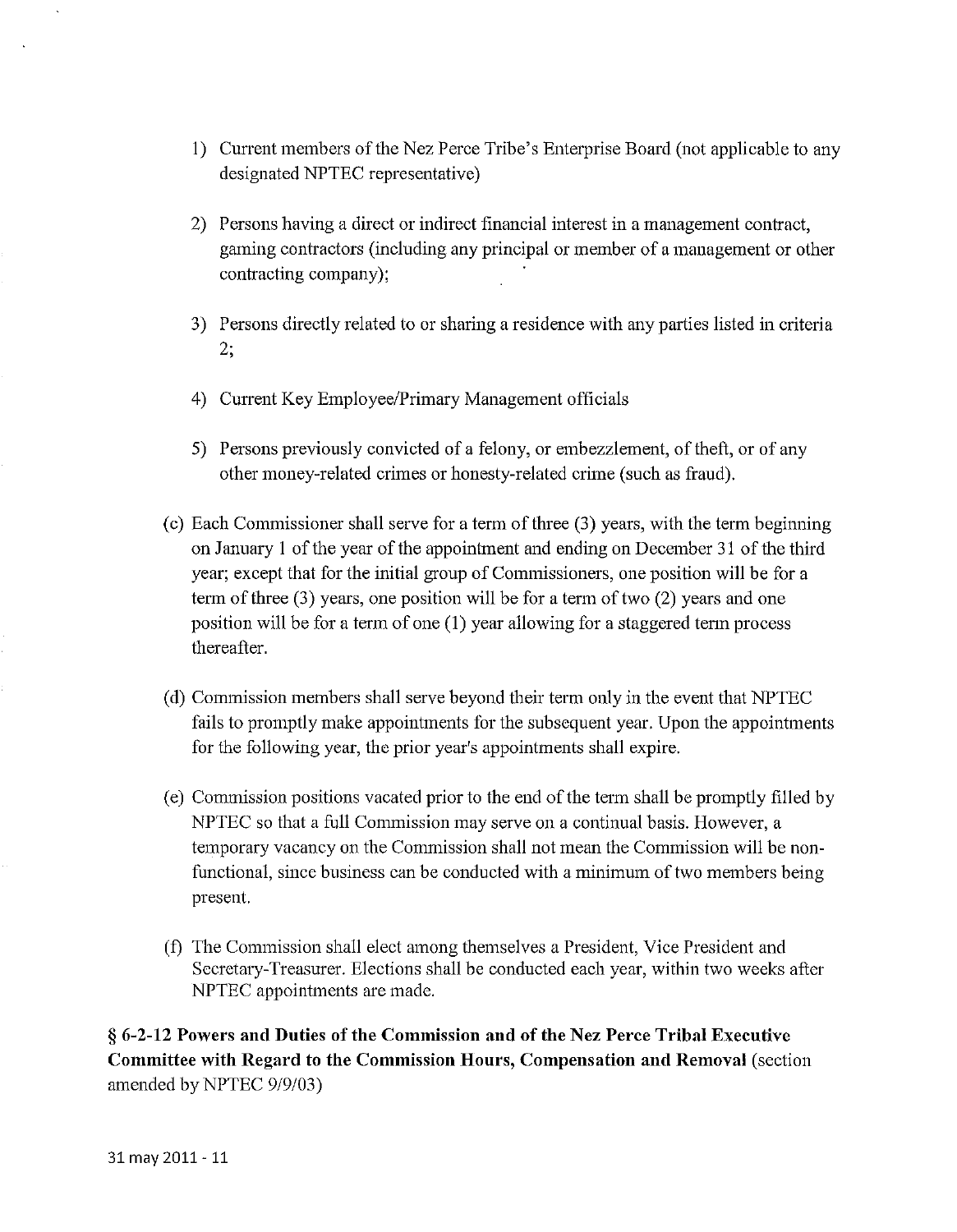*(a) Duties shall include:* 

- 1) *Such power includes the power to inspect premises.*
- 2) *Safeguard and regulate by civil fines and other actions as specified in 5* 6- 2-25 *of this chapter.*
- 3) *Issue licenses when such are required by this chapter, and in accordance with 5* 6-2-16 *through 5* 6-2-22 *of this chapter.*
- *4) Deny or revoke such license when the results of a thorough and objective investigation by the NPTGC indicates that such action is appropriate andlor in accordance with 5* 6-2-23 *through 5* 6-2-25 *of this chapter.*
- 5) *Forinulate and promulgate rules and regulations which shall govern in detail the issuance of licenses, the amount of the license fee, and the revocation of licenses.*
- *6) Insure the proper record keeping of gambling proceeds* of *the Nez Perce Tribe Gaming Enterprise, gaming licenses and anyone whose gambling activities subject him to the provisions of the Bank Secrecy Act, CFR Title*  12, Banks and Banking or CFR Title 31, Money and Finance, or any other *applicable requirement of the Internal Revenue Service.*
- *7)* Insure a review of the appropriate records of gaming licensees of the Nez *Pcrcc Tribe at least cvery three years. Appropriate records are those directly related to determining a licensee's suitability to hold a gaming license.*
- 8) Cause annual outside audits as required by the Indian Gaming Regulatory *Act, of all gaming activities on the Nez Perce Reservation to be conducted*  and submitted to the National Indian Gaming Commission specifically *including all gaming-related contracts for supplies, services or concessions having a contract amount in excess of \$25,000.00 per annum or in any 12 month period.*
- 9) *Insure that facilities where gaming occurs are properly constructed and*  maintained and that the operation of the game is conducted in a manner which adequately protects the environment and the public health and *safety.*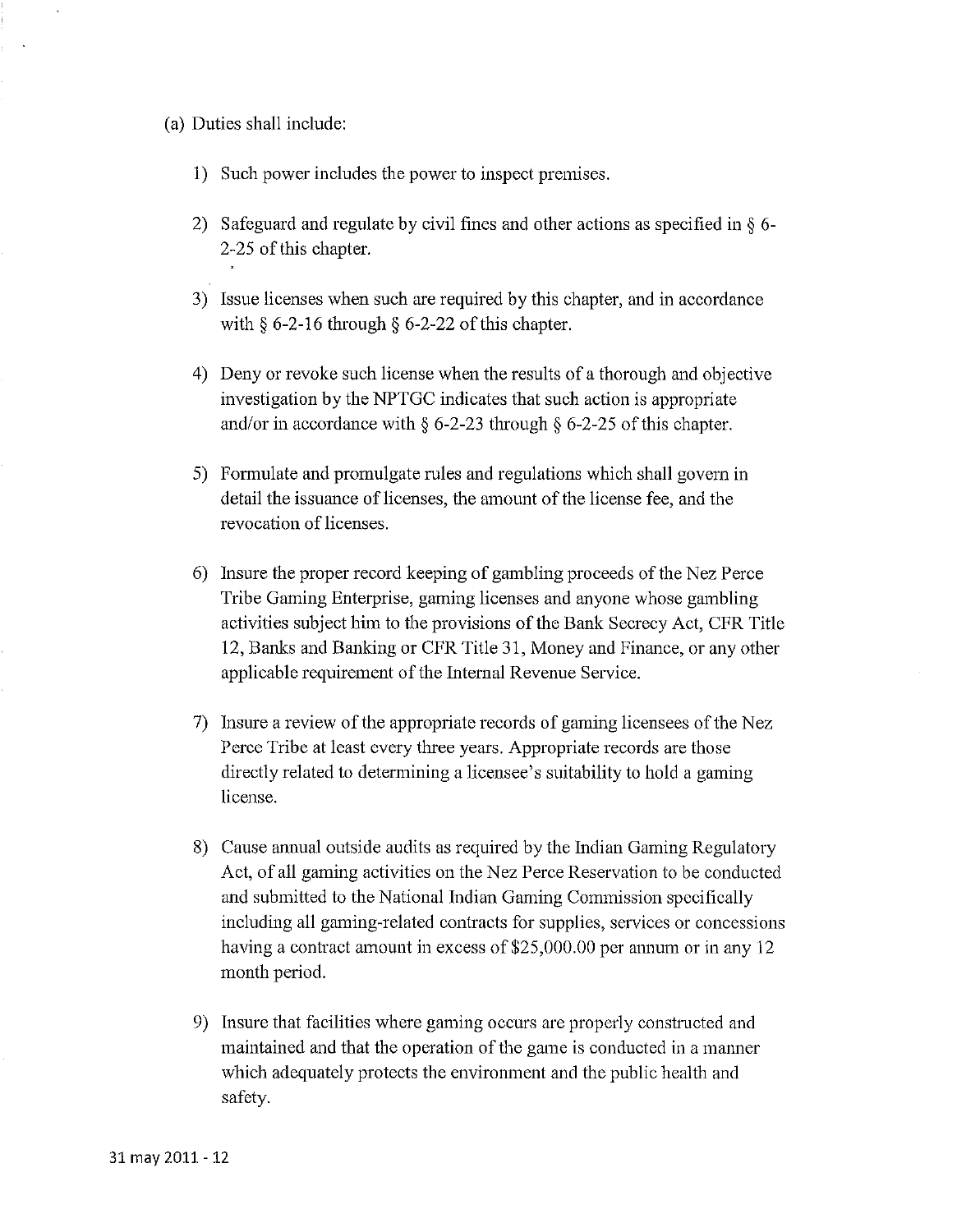- 10) Cause to be conducted background investigation and suitability determinations of potential gaming employees as required by the National Indian Gaming Regulatory Act, 25 U.S.C. § 2701 et seq.
- b) The President of the Gaming Commission shall oversee the work of the Commission Director, and delegate to the Commission Director such tasks as the Commission deems necessary.
	- 1) The role of the Commission Director will be to oversee and manage the day-to-day operations and employees of the Commission, and will serve as a full time employee.
- c) It shall be the responsibility of the NPTEC to set the maximum hours (not to exceed 40 hours per week) and hourly compensation for the Gaming Commission.
- d) Any Gaming Commission member may be removed by NPTEC for cause, including neglect of duty, failure to recuse oneself in cases of conflicts of interest as set forth in  $\S 6$ -2-12(d), gross misconduct or failure to attend more than one half of the regular commission meetings, or for any offense listed in  $\S$  4-1-93 through  $\S$  4-1-111, inclusive of the Nez Perce Tribal Code.
- e) The Chairman or Vice-Chairman of Law & Order Subcommittee shall be appointed by NPTEC to act as the Gaming Commission for purposes of making the suitability determination for a gaming license applicant in the event that a Gaming Commissioner has a conflict, or the appearance of a conflict, and a quorum cannot be met including the following:
	- 1) Any member of the Gaming Commission has applied for the same position held by a particular gaming license applicant; or
	- 2) Any member of the Gaming Commission has participated in the background investigation of a license applicant; or
	- 3) Any member of the Gaming Commission is considered "immediate" family" as defined in the Gaming Enterprise Human Resources Manual, of a gaming license applicant.

# **GAMING OPERATIONS**

### **§6-2-13 General Gaming Operations Requirements (section amended by NPTEC 9/9/03)**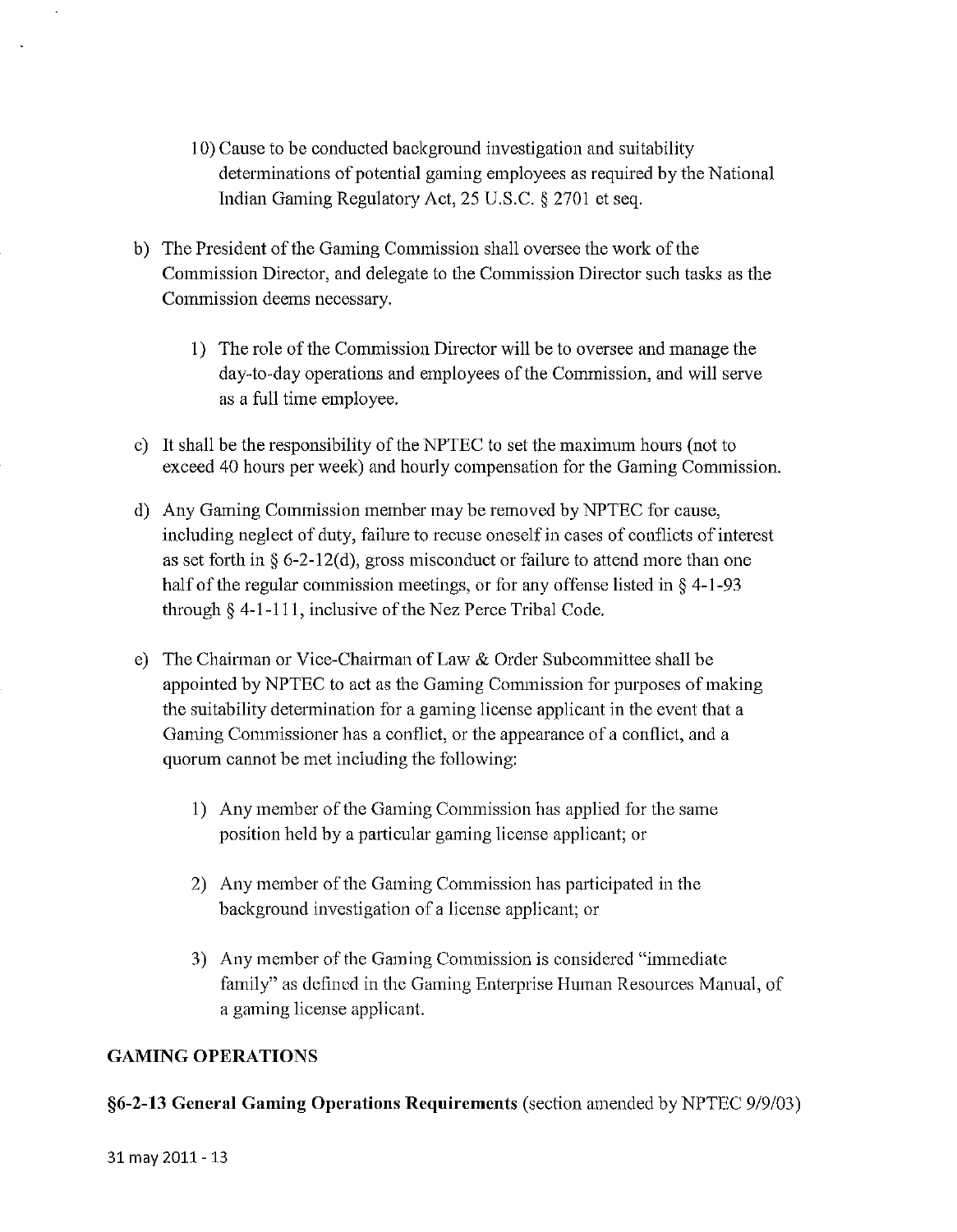- (a) Each gaming employee or operator including owners of an operating entity as defined in (0) of this section, prior to beginning work, shall be required to be licensed, at least on a temporary or conditional basis as provided for in this chapter, by the Nez Perce Tribe Gaming Commission and shall be required to apply to the Commission for a determination that he:
	- 1) has not been convicted of an offense related to gambling, fraud, misrepresentation or deception, drugs or a felony; for the past ten (10) years;
	- 2) has no prior activities, reputation, habits, or associations affecting his present conduct that would pose a threat to the effective regulation and control of gaming, or enhance the dangers of unsuitable, unfair or illegal practices, methods or activities, in the conduct of gaming; and
	- 3) has no present interest in the conduct of any gaming business,
	- (b) The determination shall be confidential unless otherwise required for purposes of the tribal Human Resources Manual or the requirements of federal law or regulation
	- (c) The Gaming Commission is also subject to periodic background investigations, at the discrction of NPTEC, and by the full NPTEC, based on any findings brought to the attention of NPTEC by the Internal Auditor or Background Investigator.
	- (d) The ernployee or contractor shall follow the application procedure for licenses described herein, provided that, no notice shall be published, and no public hearing shall be held. No employee may accept any gift or thing of value from a gaming contractor.
	- (e) In addition to any provisions of the tribal Human Resources Manual which may be applicable, any employee or operator shall be required to comply with the provisions of this ordinance, the provisions of his contract with the Tribe, if any, and the provisions of applicable federal law.
	- **(f)** Any entity which contracts with a tribal gaining operation, shall be required to submit to a determination as required in (a) of this section. No such contract will be valid until it is approved by the Commission and the Secretary of the Interior as is necessary undcr federal law.
	- (g) Tribally operated gaming shall be held in compliance with this ordinance, and any other applicable laws, rules and regulations.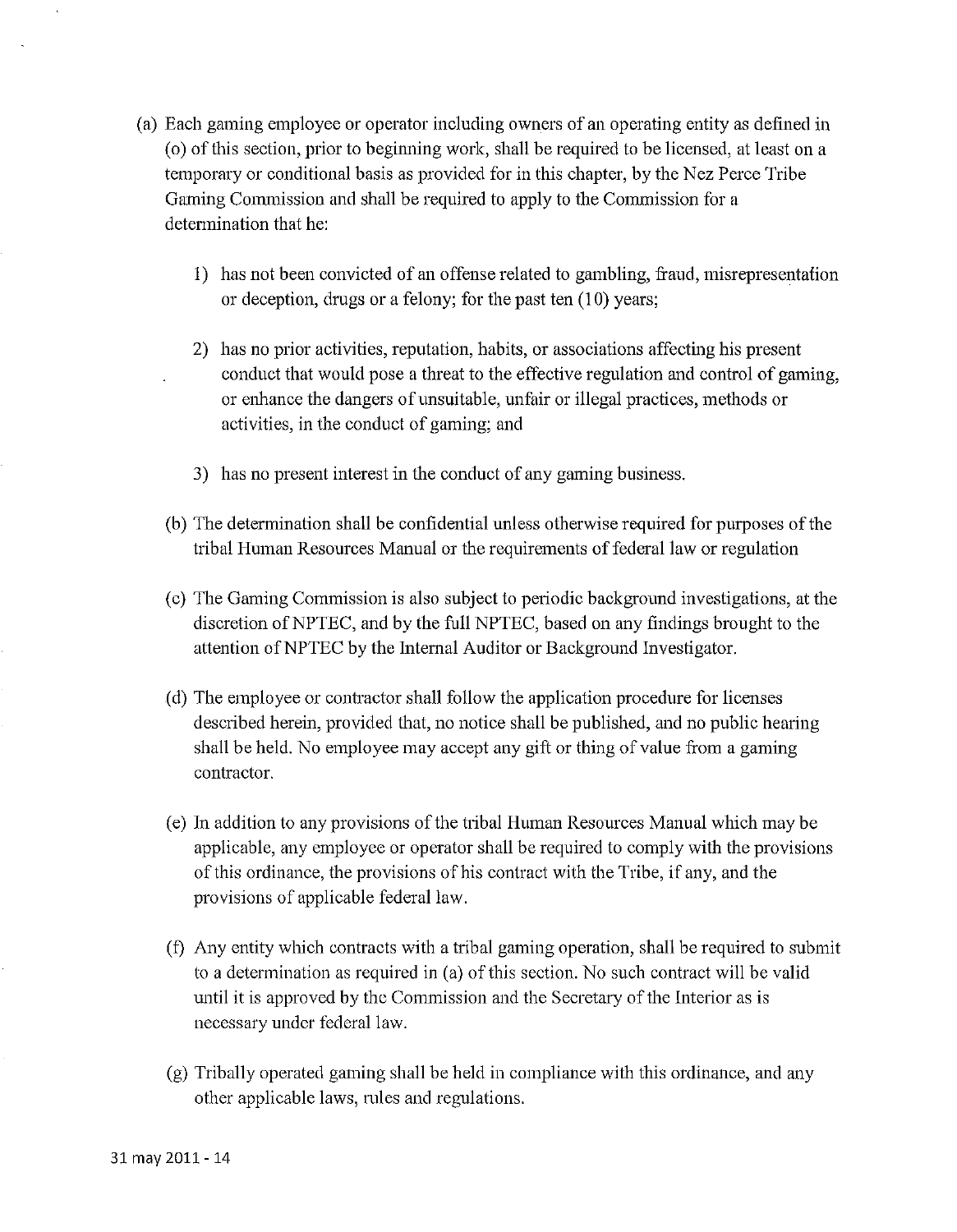- (h) Operators or employees in charge of tribally operated gaming shall provide required reports, audits and the results of any contract for service or supplies at least quarterly or when required.
- (i) Any operator or employee of the tribal gaming operation shall deposit the proceeds of the gaming operation according to applicable federal and tribal law.
- (j) Any operator or employee may request the assistance of the Comnission in obtaining training or instruction for the benefit of the tribal gaming operation as well as in determining the proper meaning of this ordinance.
- $(k)$  The Commission may require that any operator or employee of a tribal gaming operation be bonded in a particular amount. The Gaming Enterprise will pay for the bonds of the Tribe's ganing employees; independent contractors are responsible for the cost of their own bonds.
- (1) The Commission may recommend to the Nez Perce Tribal Executive Committee that a particular type of tribal gaming be operated through a management contract. The management contract must be in compliance with applicable federal law. The Commission shall require that the proposed operator comply with the requirements for licenses under this section of the ordinance. A proposed manager need not be a tribal member. Sole tribal approval of all management contracts shall remain with the Nez Perce Tribal Executive Committee.
- (m)All tribal gaming operations are subject to monitoring and inspection by the Commission or agents of the Commission.
- (n) The Commission shall issue regulations, which will control:
	- 1) The possession of firearms by operators or employees. No firearms or weapons of any kind shall be allowed on gaming premises with the exception of armed armored car personnel and on-duty law enforcement officers.
	- 2) Thc security requirements for the operations.
	- 3) The posting of rules of play.
	- 4) Rules for the conduct of the games, should the Commission deem that such rules are necessary for the proper conduct of gaming.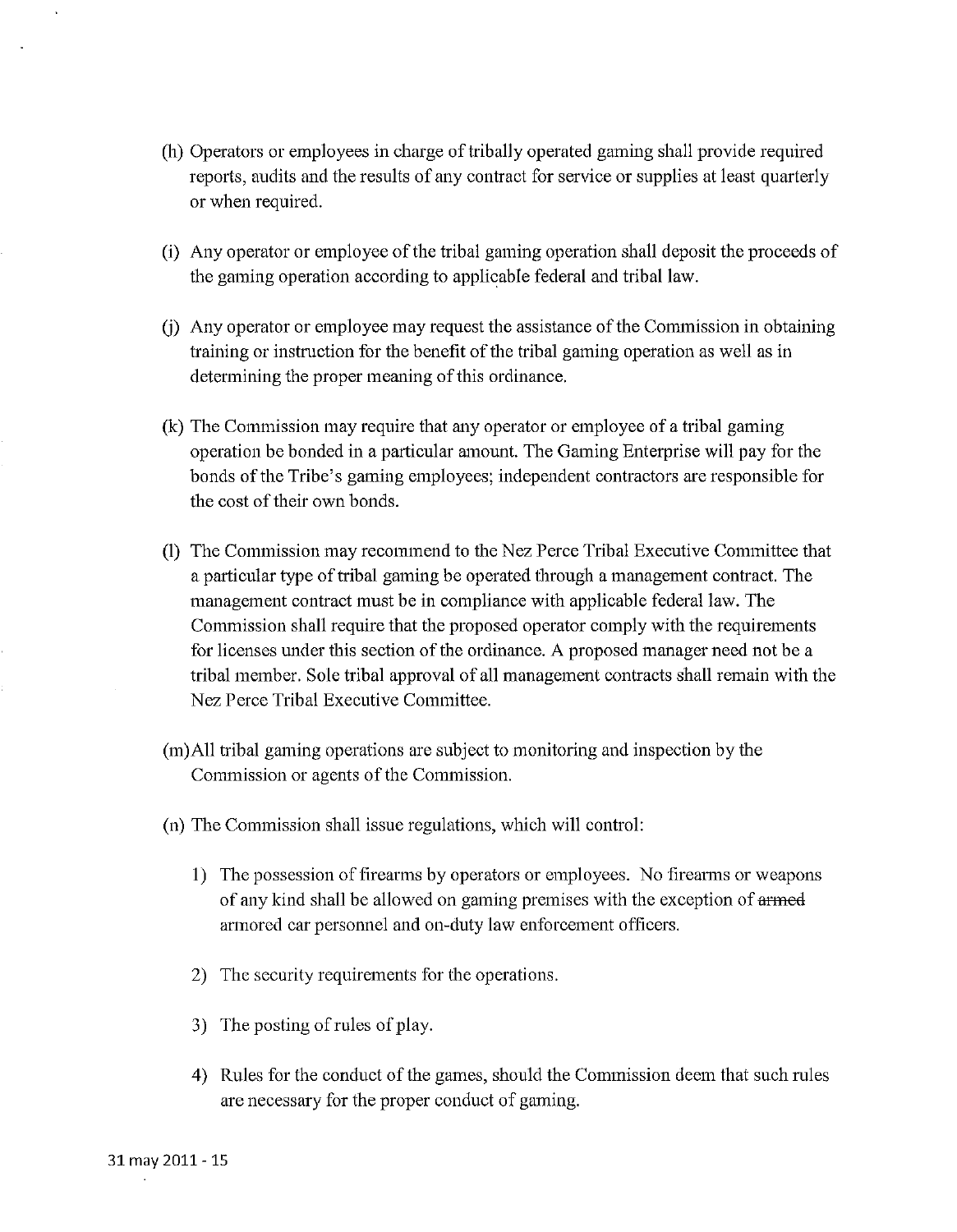- 5) Any other regulations controlling the operation which are deemed necessary in writing by Nez Perce Tribal Executive Committee. NPTEC shall provide written notice to the Commission, in a reasonably timely manner before additional regulations take effect by means of amendments or revisions to the Tribe's gaming compact.
- (o) Any person authorized by the Commission, an employee or independent contractor, who has a financial interest other than salary or wages or management responsibility in the conduct of tribal gaming activities must be licensed by the Commission including those persons who may serve on the Board of Directors or other governing body of a corporation, trust, partnership or other entity or who own ten  $(10\%)$  or more of the stock of a corporation or like interest in profits or capital of any other business entity.
- (p) The Commission may charge a fee not in excess of that approved by NPTEC for each application of renewal.
- (q) NPTEC has the sole authority to approve the Commission budget.
- (r) Meinbers of the Commission and its staff are prohibited from participating in bingo games.
- (s) Members of the Comnlission and its staff are prohibited from participating in any gaming sponsored by the Nez Perce Tribal Gaming Enterprise. This prohibition on participation shall not include gaming sponsored by the Nez Perce Tribal Gaming Enterprise that is Class I. (amended by NPTEC 12/22/09)

# *5* 6-2-14 Inspection of Premises

- (a) The premises where authorized gambling activities are being held shall be subject to inspection and audit at any reasonable time by persons designated by the Commission.
- (b) The Commission shall be provided, at such reasonable intervals as the Commission shall determine, with a report, under oath, detailing all receipts and disbursements in connection with such gambling activities together with such other reasonable information as required in order to determine whether such activities comply with this chapter or other applicable laws, rules or regulations.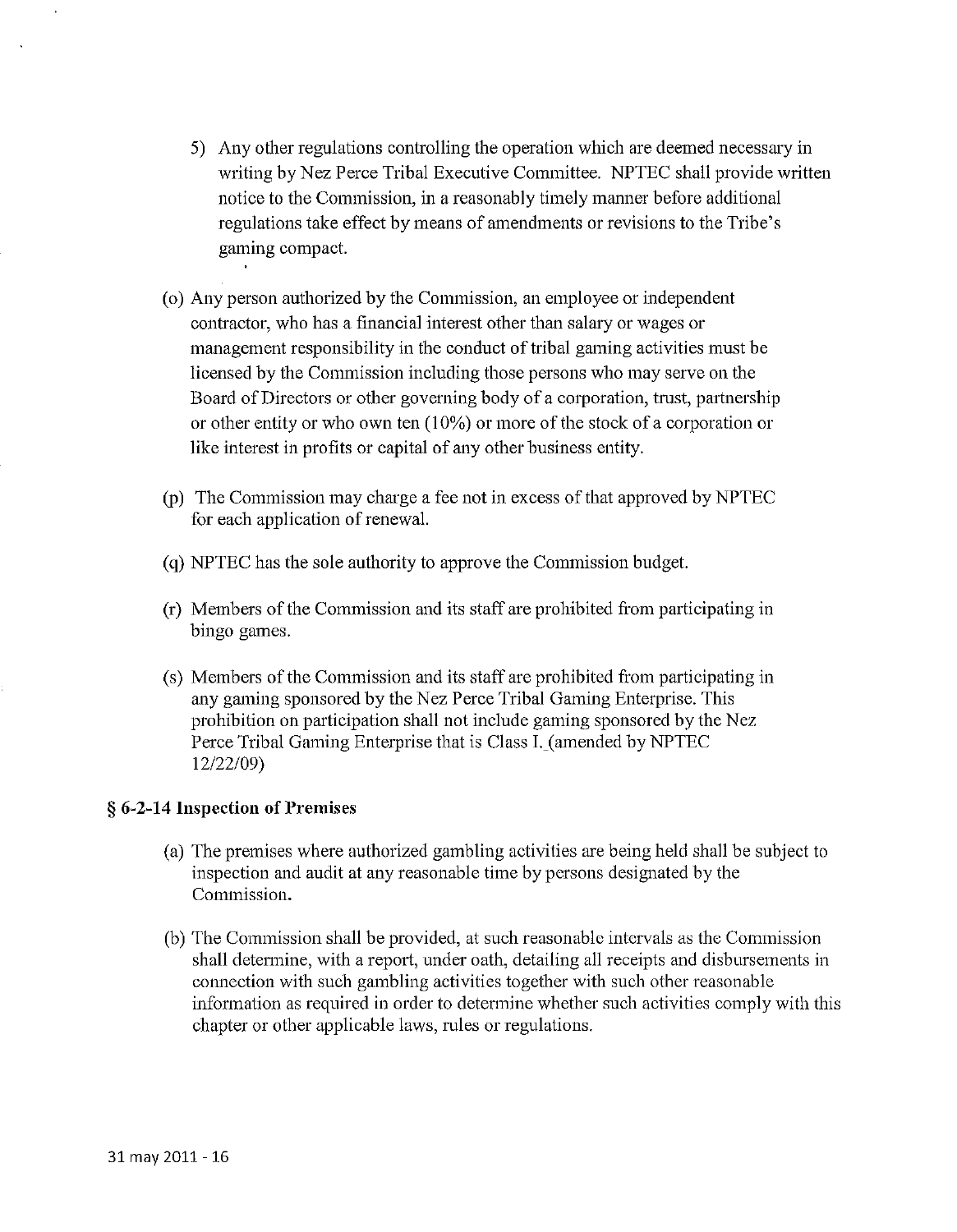### **IKEY EMPLOYEES AND PRIMARY MANAGEMENT OFFICIALS**

*5* **6-2-15 Applications for Key Ernployee and Primary Management Official Positions**  (section amended by NPTEC *919103)* 

- (a) Applications for individuals that have been offered employment by the Nez Perce Tribe's gaming enterprises for key employee and primary management official positions with the Nez Perce Tribe's gaming enterprises shall be submitted to the Commission for licensing and background checks.
- @) The following notice shall be placed on the application form for a key employee or a primary management official before that form is filled out by an applicant:

*In compliance with the Privacy Act of 1974, the following information is provided: Solicitation of the information on this form is authorized by 25 U.S.C. 2701 et seq. The purpose of the requested information is to determine the eligibility of individuals to be granted a gaming license. The information*  will be used by the Tribal gaming regulatory authorities and by the National *Indian Gaming Commission members and staffwho have need for the information in the performance of their official duties, The information may be disclosed to appropriate Federal, Tribal, State, local or foreign law enforcement and regulatory agencies when relevant to civil, criminal or regulatory investigations or prosecutions or when pursuant to a requirement by a tribe or the National Indian Gaming Commission in connection with the issuance, denial or revocation of a gaming license, or investigations of activities while associated with a tribe or a gaming operation. Failure to consent to the disclosures indicated in this notice will result in a tribe's being unable to license you,for a primary management oficial or ltey enployee position.* 

*The disclosure of a Social Secwrily Number (SSW is voluntary. However, failure to supply a SSNmay result in errors in processing your applicalion.* 

- $(c)$  Existing key employees and primary management officials shall be notified in writing that they shall either:
	- 1) Complete a new application form that contains a Privacy Act notice; or
	- 2) Sign a statement that contains the Privacy Act notice and consent to the routine uses described in that notice.
- (d) The following notice shall be placed on the application form for a key employee or primary management official before that form is filled out by an applicant.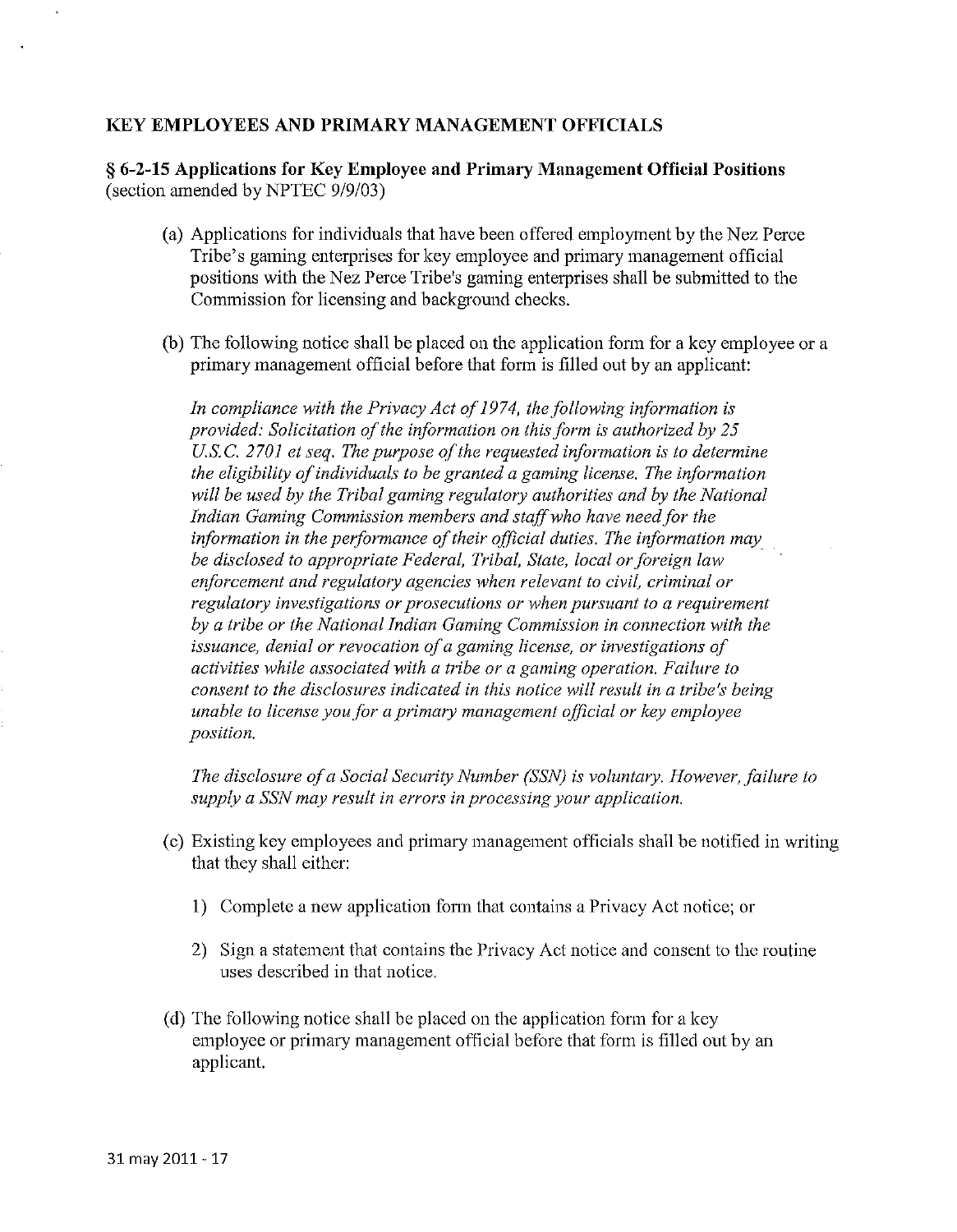*A jblse statement on any part ofyour license application may be grounds for denying a license or the suspension or revocation of a license. Also, you may be punished by fine or imprisonment. <u>See</u> 18 U.S.C. § 1001.* 

- (e) The Commission shall notify in writing existing key employees and primary management officials that they shall either:
	- 1) Complete a new application form that contains a notice regarding false statements; or
	- 2) Sign a statement that contains the notice regarding false statements.

### Background Investigations

### *5* 6-2-16 Applications - Required Information (section amended by NPTEC 9/9/03)

- (a) The Tribe shall require, in its initial investigation of each lcey employee and from each primary management official all of the following information:
	- 1) Full name, other names used (oral or written), social security numbers, birth date, place of birth, citizenship, gender, all languages (spoken or written);
	- 2) Currently and for thc previous five (5) years: Business and employment positions held, ownership interests in those businesses, business and residence addresses, and driver's license numbers;

a

- 3) The names and current addresses of at least three personal references, including one personal reference who was acquainted with the applicant during each period of residence addresses, and drivers license numbers;
- 4) Current business and residence telephone numbers;
- 5) A description of any existing and previous business relationships with any Indian tribes, including ownership interests in those businesses;
- $6)$  A description of any existing and previous business relationships with the gaming industry generally, including ownership interests in those businesses:
- 7) The name and address of any licensing or regulatory agency with which the person has filed an application for a license or permit related to gaming, whether or not such license or permit was granted;
- 8) For cach fclony for which there is an ongoing prosecution or a conviction, the charge, the name or address of the Court involved, and the date and disposition if any;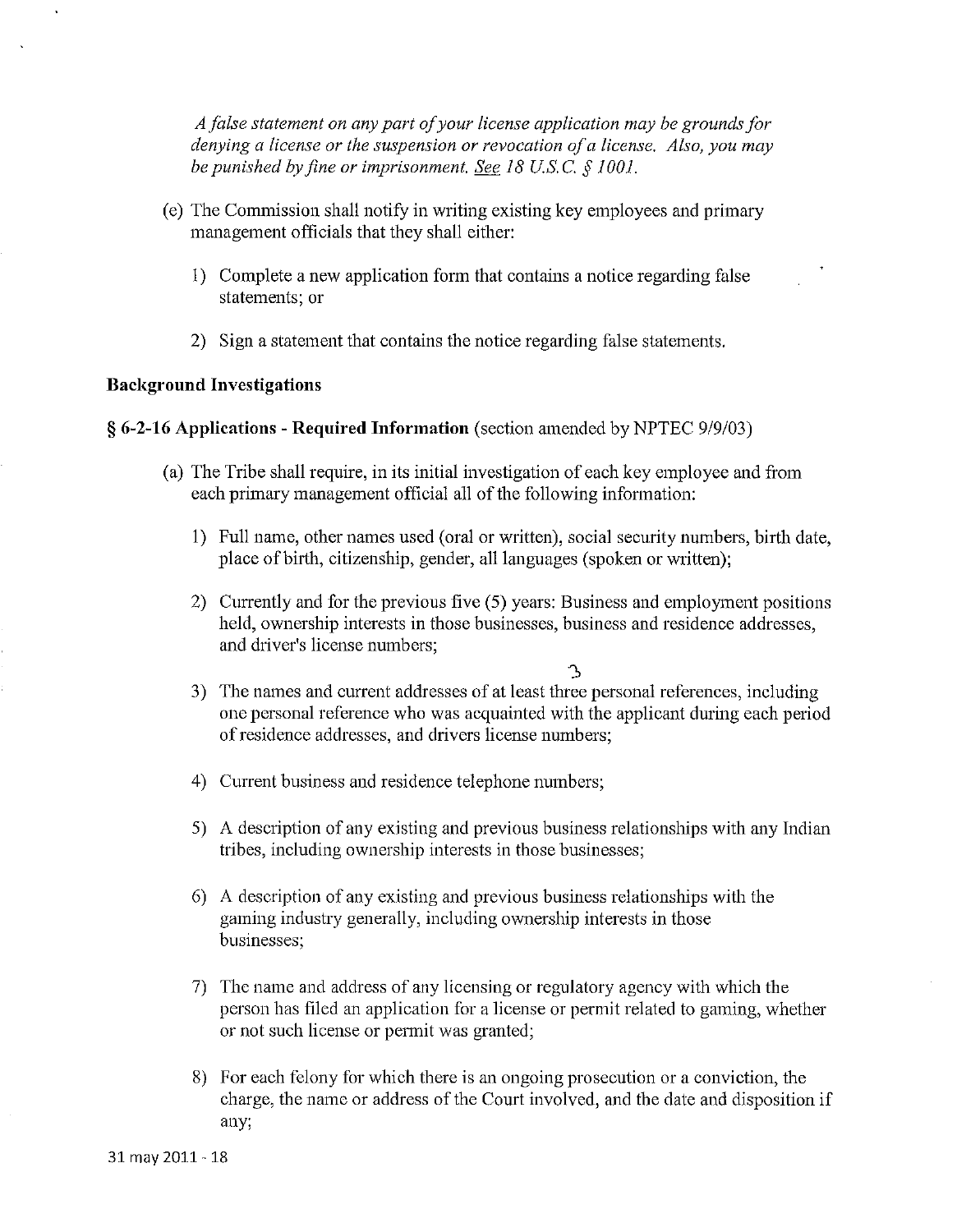- 9) For each misdemeanor conviction or ongoing misdemeanor prosecution (excluding minor traffic violations), within 10 years of the date of the application, the name and address of the Court involved and the date and disposition;
- 10) For each criminal charge (excluding minor traffic charges), whether or not there was a conviction, if such criminal charge is within 10 years of the date of the application and is not otherwise listed pursuant to paragraph (8) or (9) of this section, the criminal charge, the name and address of the Court involved and the date and disposition;
- 11) The name and address of any licensing or regulatory agency with which the person has filed an application for an occupational license or permit, whether or not such license or pennit was granted;
- 12) A current photograph;
- 13) Any other information the Tribe deems relevant;
- 14) Fingerprints consistent with procedures adopted by the Tribe according to 25 C.F.R. 522.2(h).
- (b) The Human Resources Director shall provide a written statement to the Background Investigator stating that three personal references and three employment checks were performed, stating that no problems were discovered, or details of any problems discovered.
- (c) The Human Resources Director shall provide the Gaming Commission with Employee Action Reports for key employees and primary management officials, including Employee Action Reports for ncw hires, terminations, and transfers. Such Employee Action reports shall include the employee's name, new position, and shall be sent to the Gaming Commission within one week of the employee action.
- (d) The Tribe shall conduct an investigation sufficient to make a determination under  $\S$ 6-2-19. In conducting a background investigation, the Tribe or its agent shall promise to keep confidential the identity of each person interviewed in the course of the invcstigation.
- (e) Unless extraordinary circumstances apply, the Tribe shall require, for a tri-annual background investigation of an employee already issued a gaming license, information regarding only the past 36-month period after the issuance of the gaming license.

## *5* **6-2-17 Investigative Procedures for Background Checlzs** (section amended by NPTEC 9/9/03)

31 may 2011 - 19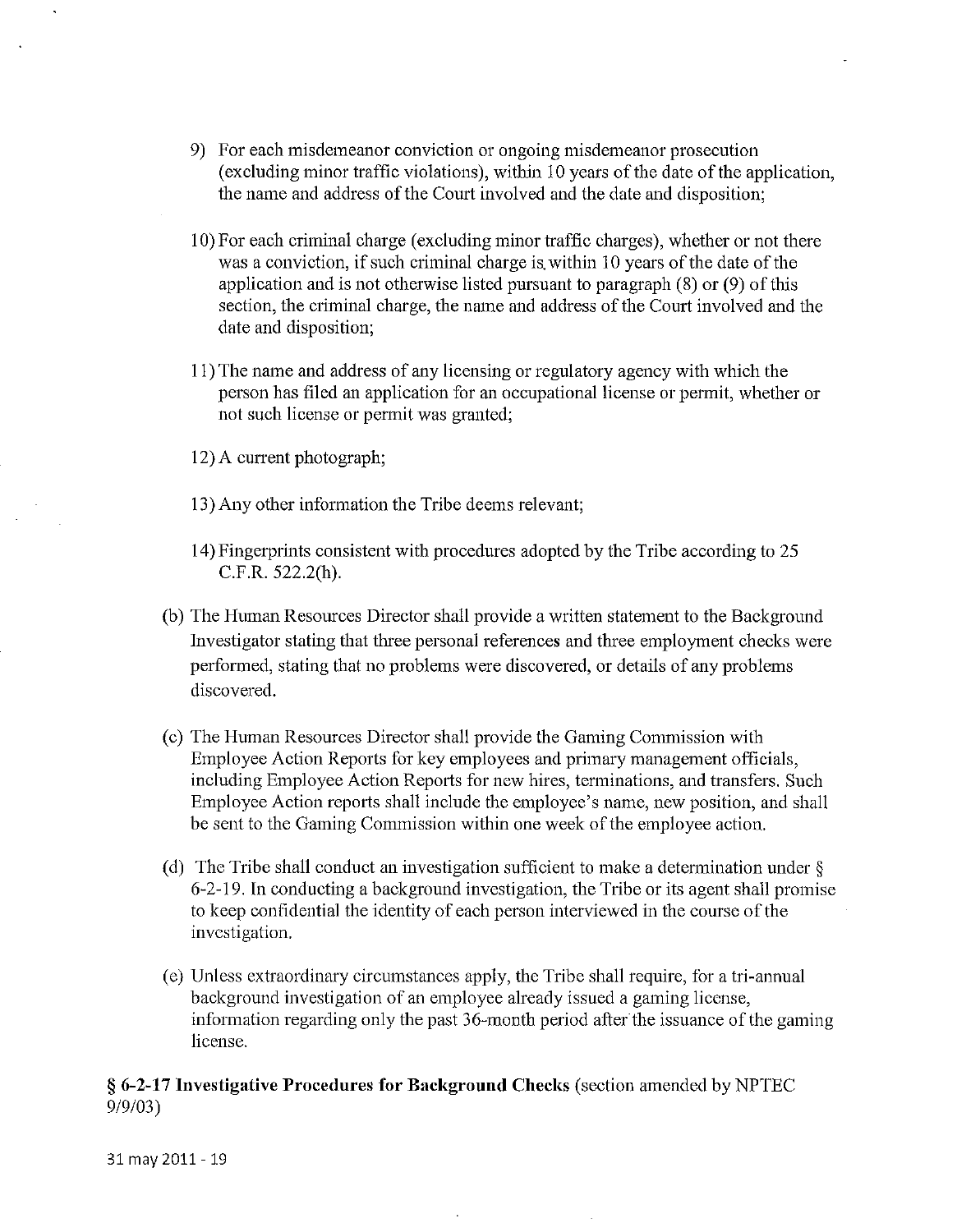- (a) A Background Investigator shall not conduct the background investigation for a gaming license applicant if that Background Investigator has a conflict, or the appearance of a conflict, including the following:
	- 1) The Background Investigator has applied for the same position held by a particular gaming license applicant; or
	- 2) The Background Investigator is considered "immediate family" as defined in the Gaming Enterprise Human Resources Manual, of a gaming license applicant.

(b) The Nez Perce Tribe's Investigative Officer shall conduct the initial investigation by:

- 1) Verifying written or oral information submitted by the applicant;
- 2) Inquiring into the applicant's prior activities, criminal record, if any, and reputation, habits and associations;
- 3) Interviewing a sufficient number of knowledgeable people such as former employers, personal references, and others to whom referred; and
- 4) Documenting the disposition of all potential problem areas noted and disqualifying information obtained.
- (c) The Investigative Officer shall utilize the employment and personal reference checks conducted by Human Resources.
- $(d)$  The Investigative Officer shall then prepare and submit to the Commission an investigative report detailing:
	- 1) Steps taken in conducting the background investigation; and
	- 2) Results obtained;
- (e) The Background Investigator shall use NIGC's Notification of Results/Eligibility Determination electronic form, or the shortest form approved by NIGC, to report the details of the background investigation.
- (f) Fingerprints of all applicants shall also be taken by the Nez Perce Tribal Police. Completed fingerprint cards will be returned to the Commission and placed in the applicant's background file.
	- 1) The Commission shall send to the NIGC, at the Regional Office, Portland Area or to the Washington, D.C. office, whichever is designated, the nanes and fingerprint cards for those licensees who require an FBI criminal background check, with the appropriate funds to cover the costs of such inquiry.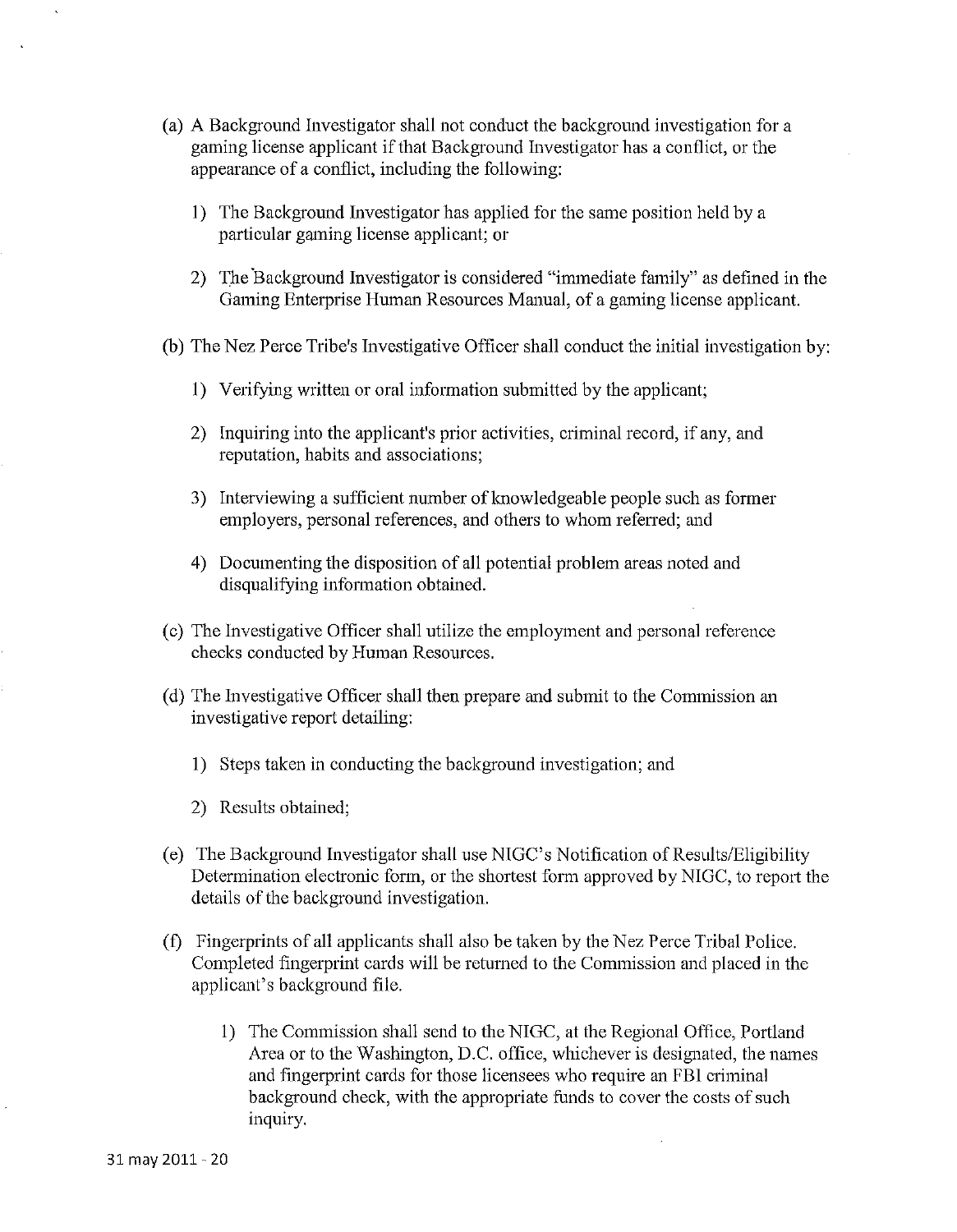2) Information obtained from NIGC as a result of the FBI fingerprint check shall be reviewed only by the Commission and the Tribe's Investigative Officer. No further dissemination of this information is authorized; and in fact, the Tribe is subject to the restrictions set forth in an MOU with NIGC forbidding use of such information for any other purpose. See NP 95-102.

### *5* **6-2-18 Eligibility Determination**

- (a) The Commission shall meet with the Investigative Officer, inalce a suitability determination based on all the information gathered from the various sources set forth above, including prior activities, criminal record, reputation, habits and associations, and the information received from NIGC resulting from the FBI fingerprint check; and submit this determination in written form to the National Indian Gaming Commission (NIGC) for review. If the Commission determines that employment of the person poses a threat to the public interest or to the effective regulation of gaming, or creates or enhances dangers of unsuitable, unfair, or illegal practices and methods and activities in the conduct of gaming, a tribal gaming operation shall not employ that person in a key employee or primary management position. (If the applicant is not hired and issued a license by the Tribe, NIGC shall be notified, but submittal of the determination and report shall be at the discretion of the Commission.) The report to NIGC shall also contain the information documenting investigative steps taken by the Investigative Officer, including those set forth above.
- $(b)$  The report to NIGC shall be sent within 60 days after an employee begins work with the Tribe. A response from NIGC shall be requested by the Commission within 30 days of receipt of the Commission's report.
- (c) If the Chairman of NIGC requests additional information from the Commission regarding any employee who is a subject of a report, such information, if available shall be forwarded as soon as possible.
- (d) When NIGC notifies the Commission that it has no objections to the issuance of a license to a particular applicant, the Commission may proceed with annual licensing of the applicant.
- (e) If NIGC provides the Commission with a statement itemizing objections to the issuance of a license to a particular applicant, the Commission must reconsider the application, taking into account the objections itemized by NIGC. The Commission may then make a final licensing decision as to such applicant.

## §6-2-19 Procedure for Submission of Applications and Reports for National Indian Gaming **Commission Approval**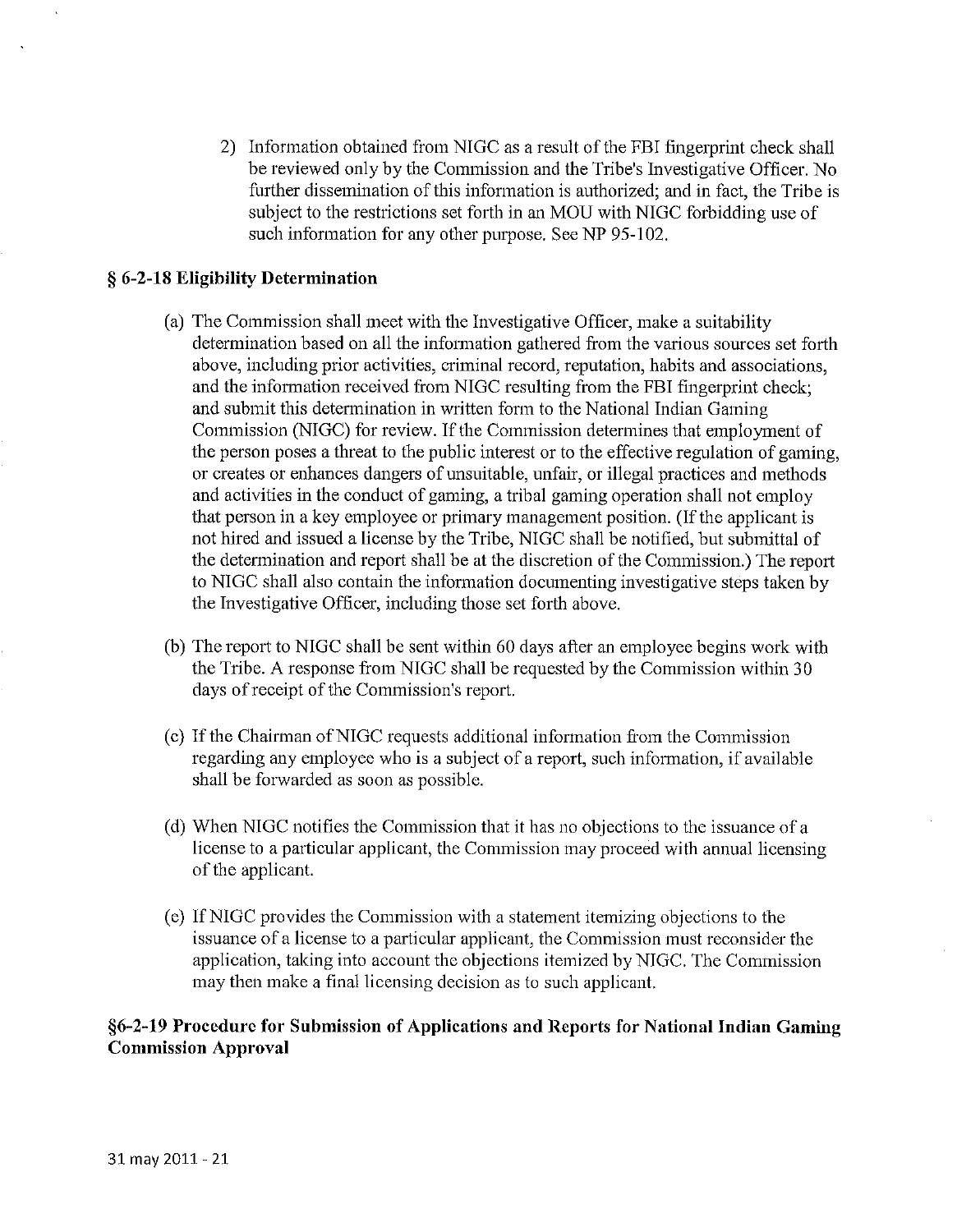- (a) The Commission shall follow the following procedures when forwarding reports for key employees and primary management officials to the National Indian Gaming Commission (NIGC);
	- 1) The Commission shall forward the report referred to in  $(b)$  of this section to the NIGC within 60 days after an employee begins work or within 60 days of the approval of this ordinance by the Chairman of the NIGC.
	- 2) The gaming operation shall not employ as a key employee or a primary management official a person who does not have a license after 90 days.
- (b) Pursuant to the procedures set forth in paragraph (a) above, the Commission shall forward to NIGC an investigative report on each background investigation.
	- 1) An investigative report shall include all of the following:
		- i. Steps taken in conducting a background investigation;
		- ii. Results obtained;
		- . . . Conclusions reached; and
		- iv. The basis for those conclusions.
	- 2) The Commission shall submit, with the report, a copy of the eligibility deterinination made under *5* 6-2-18.
	- 3) If a license is not issued to the applicant, by the Tribe, the Commission:
		- i. Shall notify NIGC; and
		- ii. May forward copies of its eligibility determination and investigative report (if any) to NIGC for inclusion in thc Indian Gaming Individuals Records System.
	- 4) With respect to key employees and primary management officials, the Commission shall retain application for employment and reports (if any) of background investigations for inspection by the Chairman of the NIGC or his or her designee no less than three (3) years from the date of termination of employment.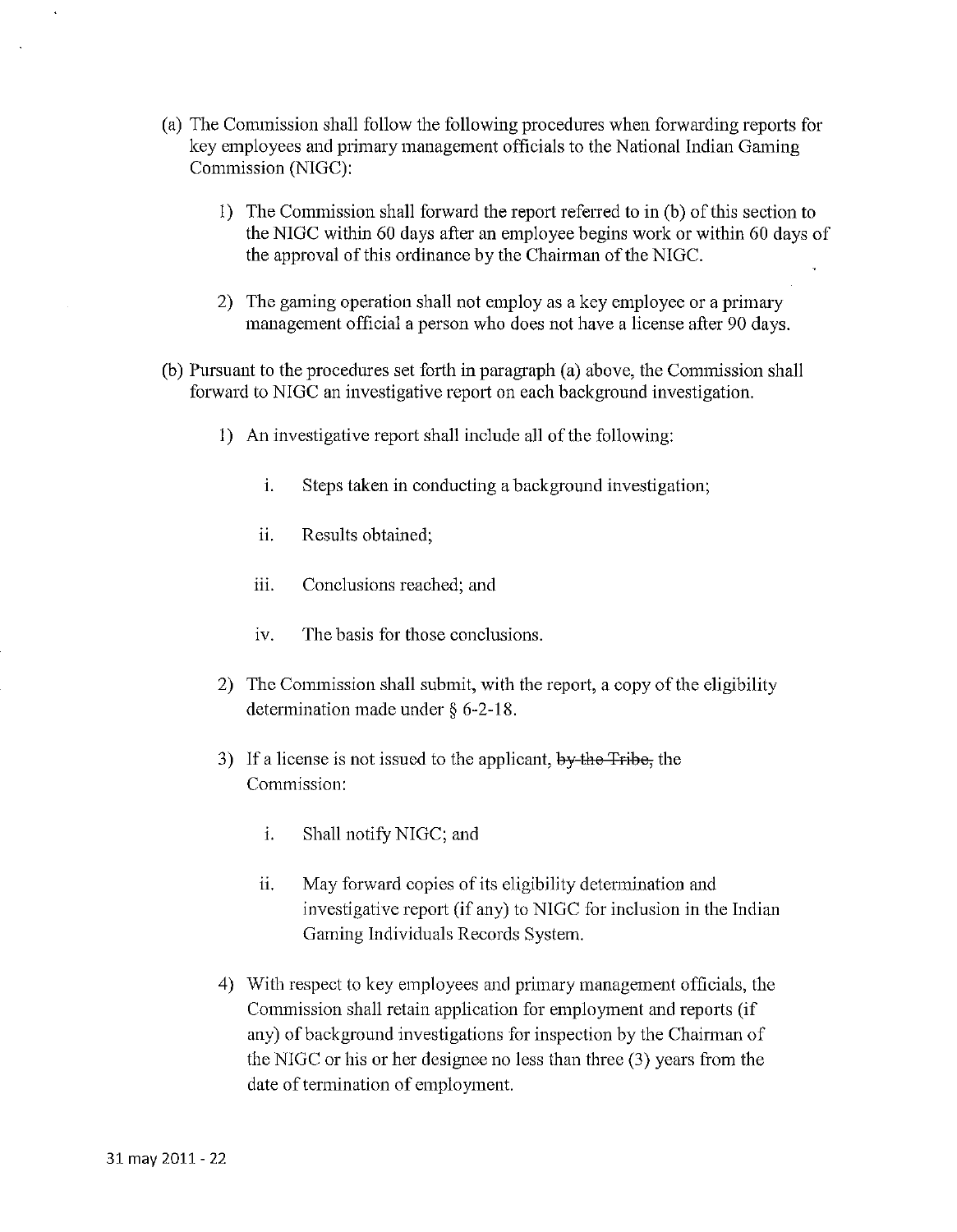### § **6-2-20 Gaming Licenses**

- (a) The Commission shall issue a ninety (90) day temporary license based on Human Resources' review and approval of a completed employee application. If granted, the employee will work under the temporary licensing agreement pending receipt of a response from the National Indian Gaming Commission pursuant to  $\frac{6}{5}$  6-2-18 of this chapter.
	- 1) The Commission Director has the authority to sign and approve temporary gaming licenses if Commission members are not available.
- (b) Commission members shall determine whether or not to issue a three-year license within ninety (90) days after application.
- (c) A conditional license may be issued when an applicant does not meet the standards required of licensees outlined in the Nez Perce Tribal Code, Gaming Ordinance, the Nez Perce Tribe/State of Idaho Gaming Compact or the rules and regulations promulgated by the NPTGC. A conditional license shall not exceed one (1) year.
	- 1) Commission members have exclusive authority to sign and approve a conditional license.
- (d) A license shall be valid for not more than three years and shall be renewed following a satisfactory criminal background check for the preccding three years. Only when extraordinary circumstances warrant an additional background investigation shall the Commissioner's investigation inquire into an applicant's activities earlier than the past licensing period. This section does not relieve a licensee of the obligation and responsibility of providing required updated information to the Background Investigator, such as:
	- 1) criminal charges, convictions; or
	- 2) status changes, new addresses.
- (e) Response from National Indian Gaming Commission (NIGC)
	- 1) If, within a thirty  $(30)$  day period after the NIGC receives a report, the NIGC notifies that Tribe that it has no objection to the issuance of a license by the Commission to the individual for whom the Commission has provided an application and investigative report to the NIGC, the Commission may issue a license to such applicant.
	- 2) The Commission shall respond to a request for additional information from the Chairman of the NIGC concerning a key employee or a primary management official who is the subject of a report. Such a request shall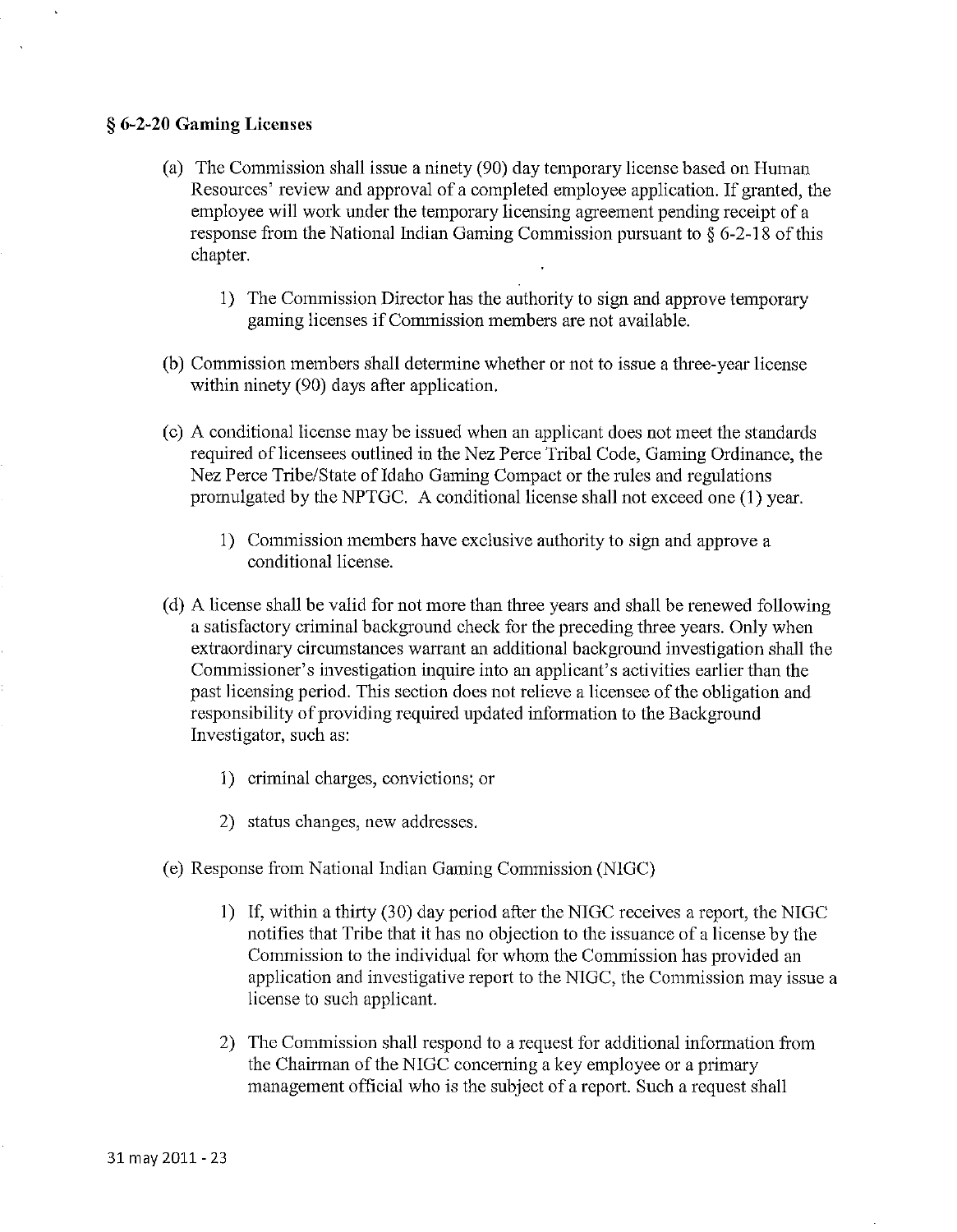suspend the 30-day period under the preceding paragraph until the Chairman of NIGC receives the additional information.

3) If, within the thirty (30) day period described above, the NIGC provides the Tribe with a statement itemizing objections to the issuance of a license to a key employee or to a primary management official for whom the Tribe has provided an application and investigative report to the NIGC, the Tribe shall reconsider the application, taking into account the objections itemized by the NIGC. The Tribe shall make the final decision whether to issue a license to such applicant.

### § **6-2-21 Facility Licenses**

- (a) The Commission shall issue a separate license to each place, facility, or location on Indian lands where any gaming is conducted under this ordinance.
	- 1) The Tribe hereby designates the NPTEC Chairman as agent for service of process.

### **a 6-2-22 License Suspension**

- (a) If, after the issumce of a gaming license by the Commission, the NIGC receives reliable information indicating that a key employee or a primary management official is not eligible for employment, NIGC shall notify the Gaming Commission.
- (b) Upon receipt of such notification, the Commission shall suspend such license and shall notify in writing the licensee of the suspension, proposed revocation, and their right to request a hearing.
- (c) No less than fourteen  $(14)$  days before the time of the hearing, the Commission shall notify the licensee of a time and a place for a hearing on the proposed revocation of a licensc.
- (d) The Commission shall provide, to the licensee, upon his written request, full disclosure of all information and evidence which has bccn thc basis for the Commission's decision to suspend such license.
- (e) After a revocation hearing, the Comnlission shall decide to revoke or to reinstate a gaming license. The Commission shall notify NIGC of its decision and shall notify the person in writing of its decision within fourteen (14) business days following the hearing as described in  $\S$  6-2-24(a) of this chapter.
- **(fj** If the person does not receive written notice of decision by registered mail, return reccipt requested or other carrier as evidenced by a return receipt, as outlined in this chapter within fourteen (14) business days of the hearing, the person may immediately file notice in the Nez Perce Tribal Court for an order requiring the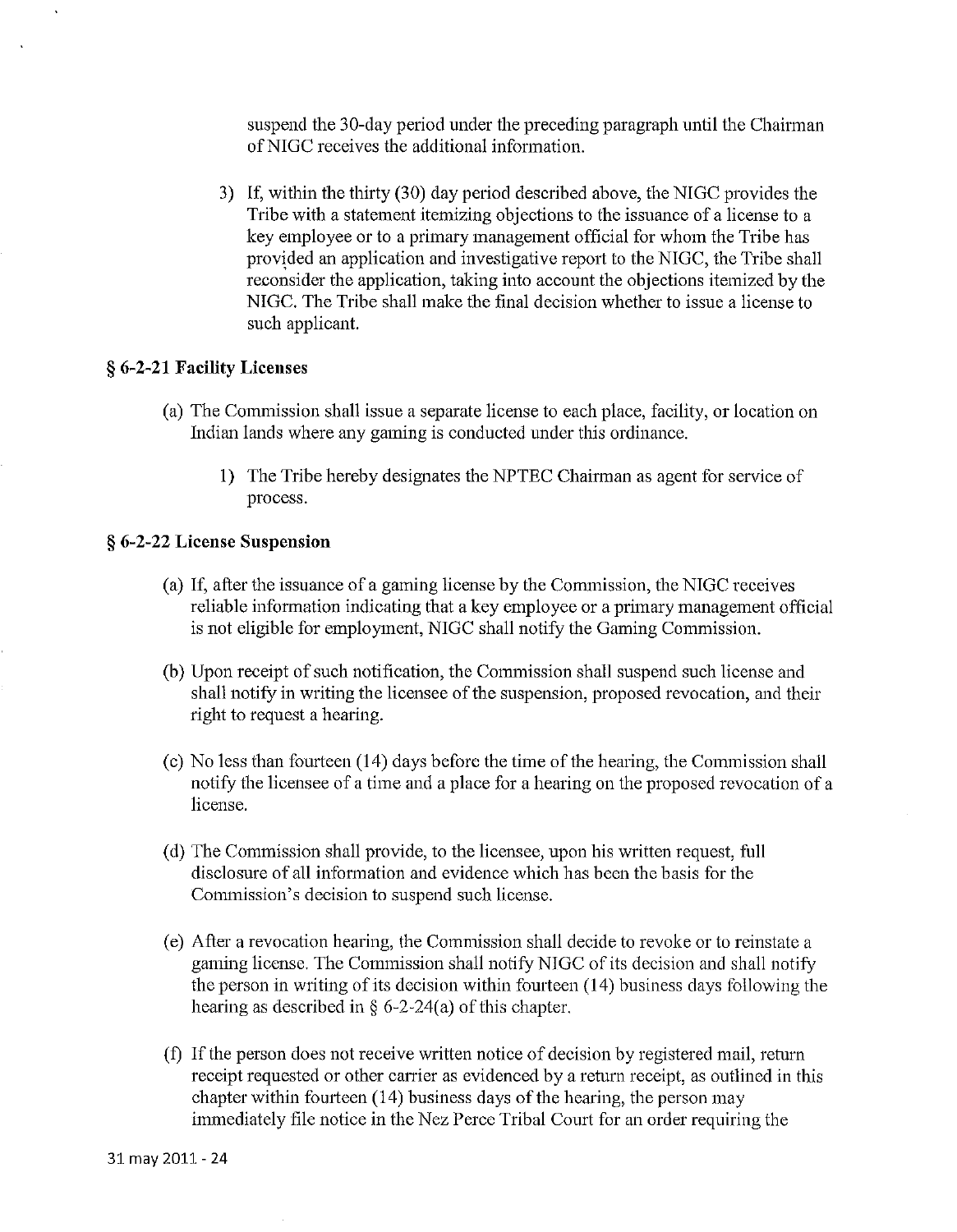Gaming Commission to issue a temporary license to work pending a rehearing on this matter.

### § **6-2-23 Dispute Resolution Process**

- (a) The Nez Perce Tribal Gaming Commission, as established in *§* 6-2-11 is authorized to oversee and regulate all gambling activities authorized by this ordinance, including decision-making authority in regard to any disputes that may arise by the gaming public.
- (b) Any person having a dispute with the Gaming Operator or Management Company licensed by the Tribe may request that the Gaming Manager resolve the dispute. If dissatisfied with the result, the person inay request a hearing with the Nez Perce Tribal Gaming Commission. Such a hearing shall be held within thirty (30) business days of receipt of a written request from the grievant. A decision shall be issued at the hearing or within fourteen (14) business days of the hearing.

### 5 **6-2-24 Appeal from Decisions of the Commission**

- (a) If the Commission denies a person a license, or if the Commission revokes a license which was previously granted, the Commission shall do so in writing, outlining the reasons for such decision, and deliver such writing to the person by certified mail, return receipt requested. If a person considers himself or herself aggrieved by sucb a decision, he or she may appeal to the Nez Perce Tribal Court within thirty (30) business days of the date of the mailing was received by the U.S. Postal Service or other carrier as evidenced by a dated receipt for sane. The appeal shall be only on the record, and shall not be heard de novo. If the Court finds that the order of the Commission was issued arbitrarily and capriciously, clearly erroneously, or in violation of the Constitution of the Nez Perce Tribe or the constitutional rights of Indians (25 U.S.C. *\$5* 1301-1303), made upon unlawful procedure or some other clear error of law, the Court shall vacate the same and remand the issuance or reissuance of a license. Otherwise, the denial shall be upheld.
- (b) If the grievant is dissatisfied with the decision issued by the Nez Perce Tribal Gaming Commission, he or she may appeal to the Nez Perce Tribal Court within thirty (30) business days of the issuance of the written decision from the Nez Perce Tribe Gaming Commission. The appeal shall be only on the record and shall not be heard de novo. If the Court finds that the order of the Nez Perce Tribe Gaming Commission was issued arbitrarily and capriciously, clearly erroneously, or in violation of the Constitution of the Nez Perce Tribe of Indians or the constitutional rights of Indians (25 U.S.C. §§ 1301-1303), made upon unlawful procedure or some other clear error of law, the Court shall vacate the same and remand. Otherwise, the decision of the Nez Perce Tribe Gaming Commission shall be upheld.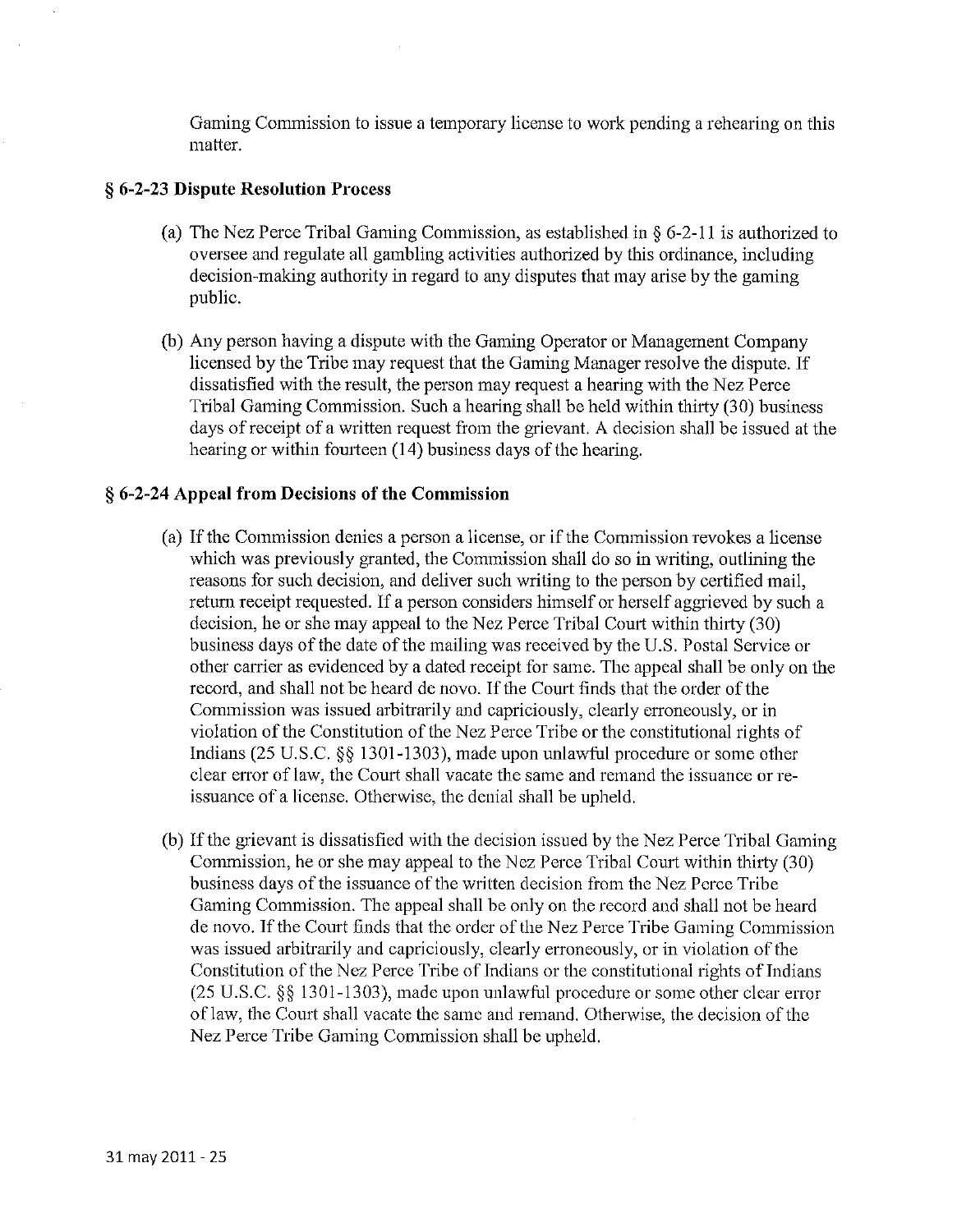(c) If the grievant is dissatisfied with the decision issued by the Nez Perce Tribal Court under either (a) or (b) above, he or she may appeal to the Nez Perce Court of Appeals in accordance with chapter 2-9 of the Nez Perce Tribal Code.

### **3 6-2-25 Penalties for Violations**

- (a) Any person, or gaming operation, who shall violate provisions of this ordinance; or shall conduct gambling operations without a required license; or commits acts of ' fraud or deceit; or shall engage in professional gambling is subject to one or more of the following:
	- 1) A letter of warning;
	- 2) A letter of reprimand;
	- 3) A civil fine of up to a maximum of \$500.00 per occurrence per day;
	- 4) And/or revocation of gaming license.
- (b) The Commission may refer violations under this chapter to the Tribal Prosecutor for possible civil or criminal prosecution in conformance with the Nez Perce Tribal Code.

### *5* **6-2-26 Excll~sion of Individuals from Gaming Activities**

- (a) Any person inay be excluded from the premises for good cause at any time at the discretion of the operator. This may include but not be limited to:
	- 1) Appears to be violating rules or regulations governing gaming activities as established by the Commission or operator;
	- 2) By virtue of his condition or activities, disturbs the peaceful participation of other individuals in gaming activities or disrupts the orderly conduct of the gaming activity;
	- 3) To either intentionally or ncgligcntly cause injury or harm to any patron or employee or threaten to do so;
	- 4) To possess any illegal narcotics or controlled substances on any Licensed Gaming Facility.
- (b) An operator may make reasonable inquiries of individuals in the course of determining whether any of the activities defined in paragraph (a) above are occurring;